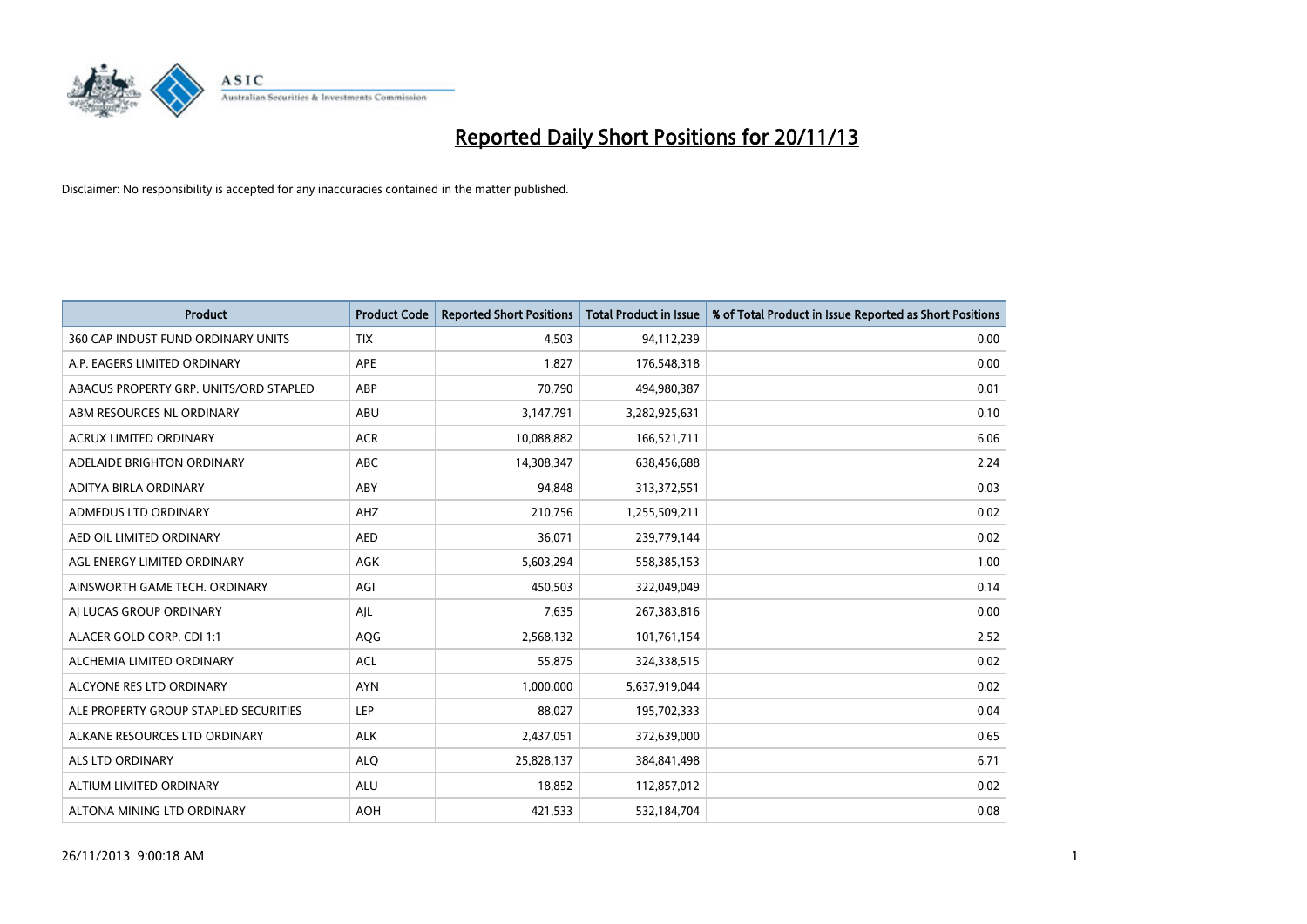

| <b>Product</b>                          | <b>Product Code</b> | <b>Reported Short Positions</b> | <b>Total Product in Issue</b> | % of Total Product in Issue Reported as Short Positions |
|-----------------------------------------|---------------------|---------------------------------|-------------------------------|---------------------------------------------------------|
| ALUMINA LIMITED ORDINARY                | <b>AWC</b>          | 170,386,528                     | 2,806,225,615                 | 6.07                                                    |
| AMALGAMATED HOLDINGS ORDINARY           | AHD                 | 21,166                          | 157,809,687                   | 0.01                                                    |
| AMCOM TELECOMM. ORDINARY                | <b>AMM</b>          | 965,204                         | 244,557,101                   | 0.39                                                    |
| AMCOR LIMITED ORDINARY                  | <b>AMC</b>          | 4,056,925                       | 1,206,684,923                 | 0.34                                                    |
| AMP LIMITED ORDINARY                    | AMP                 | 30,773,081                      | 2,957,737,964                 | 1.04                                                    |
| AMPELLA MINING ORDINARY                 | AMX                 | 340,644                         | 248,000,493                   | 0.14                                                    |
| ANSELL LIMITED ORDINARY                 | <b>ANN</b>          | 6,593,376                       | 130,648,660                   | 5.05                                                    |
| ANTARES ENERGY LTD ORDINARY             | AZZ                 | 214,337                         | 255,000,000                   | 0.08                                                    |
| ANZ BANKING GRP LTD CAP NOTE            | <b>ANZPD</b>        | 300                             | 11,200,000                    | 0.00                                                    |
| ANZ BANKING GRP LTD ORDINARY            | ANZ                 | 7,012,186                       | 2,743,664,614                 | 0.26                                                    |
| APA GROUP STAPLED SECURITIES            | APA                 | 20,344,731                      | 835,750,807                   | 2.43                                                    |
| APN NEWS & MEDIA ORDINARY               | <b>APN</b>          | 16,504,243                      | 661,526,586                   | 2.49                                                    |
| AQUARIUS PLATINUM. ORDINARY             | <b>AOP</b>          | 6,848,851                       | 486,851,336                   | 1.41                                                    |
| AQUILA RESOURCES ORDINARY               | <b>AQA</b>          | 13,783,411                      | 411,804,442                   | 3.35                                                    |
| ARAFURA RESOURCE LTD ORDINARY           | ARU                 | 8,367                           | 441,270,644                   | 0.00                                                    |
| ARB CORPORATION ORDINARY                | ARP                 | 1,552,597                       | 72,481,302                    | 2.14                                                    |
| ARDENT LEISURE GROUP STAPLED SECURITIES | AAD                 | 2,649,610                       | 405,055,708                   | 0.65                                                    |
| ARENA REIT ORDINARY UNITS               | ARF                 | 11,547                          | 206,342,963                   | 0.01                                                    |
| ARISTOCRAT LEISURE ORDINARY             | <b>ALL</b>          | 8,970,562                       | 551,418,047                   | 1.63                                                    |
| ARRIUM LTD ORDINARY                     | ARI                 | 31,252,924                      | 1,361,469,008                 | 2.30                                                    |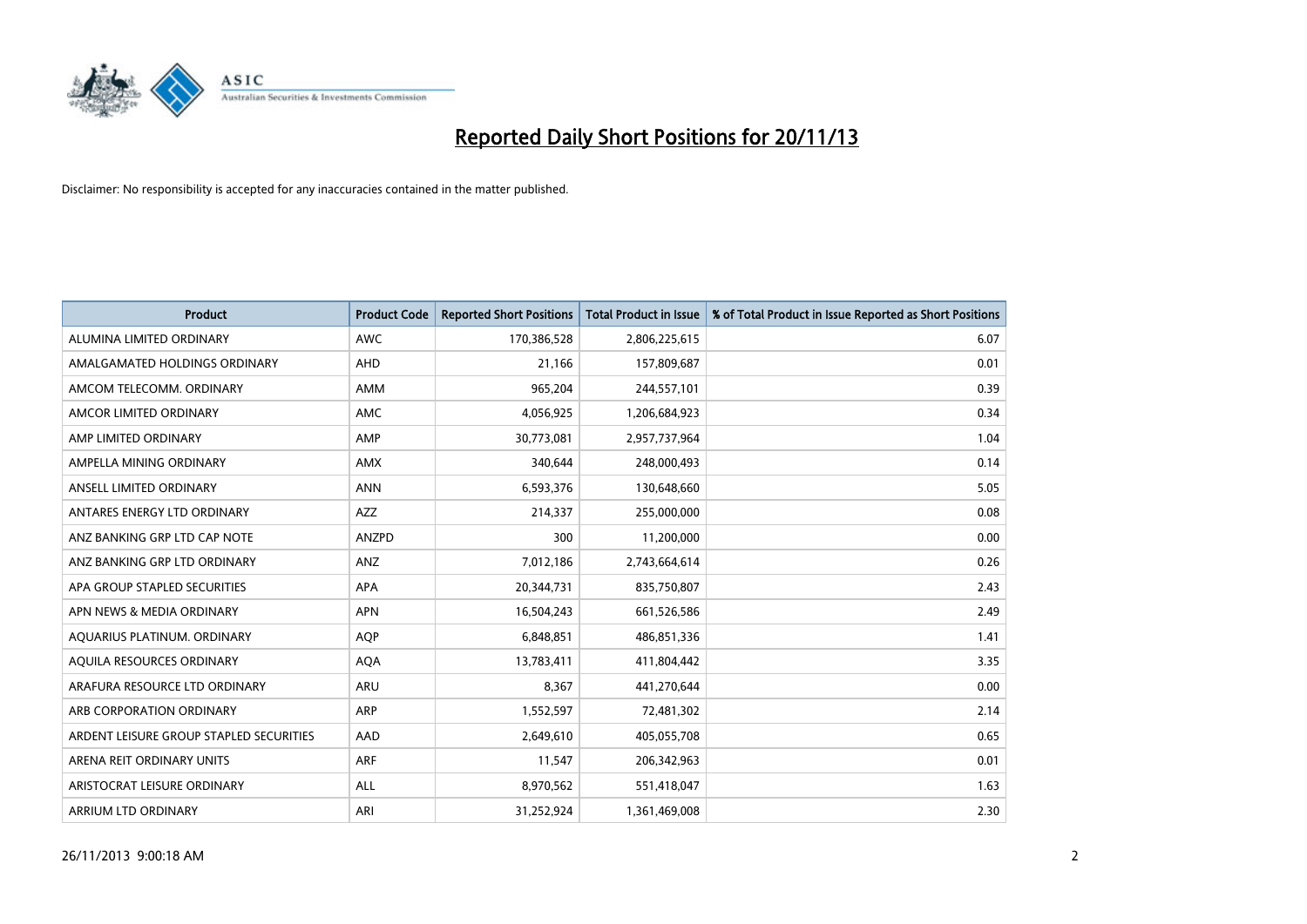

| <b>Product</b>                            | <b>Product Code</b> | <b>Reported Short Positions</b> | <b>Total Product in Issue</b> | % of Total Product in Issue Reported as Short Positions |
|-------------------------------------------|---------------------|---------------------------------|-------------------------------|---------------------------------------------------------|
| ASCIANO LIMITED ORDINARY                  | <b>AIO</b>          | 8,828,745                       | 975,385,664                   | 0.91                                                    |
| ASG GROUP LIMITED ORDINARY                | ASZ                 | 1,060,704                       | 206,720,839                   | 0.51                                                    |
| ASPEN GROUP ORD/UNITS STAPLED             | <b>APZ</b>          | 191,548                         | 119,946,366                   | 0.16                                                    |
| ASTRO JAP PROP GROUP STAPLED US PROHIBIT. | AJA                 | 36,780                          | 67,211,752                    | 0.05                                                    |
| ASX LIMITED ORDINARY                      | ASX                 | 3,400,580                       | 193,595,162                   | 1.76                                                    |
| ATLANTIC LIMITED ORDINARY                 | ATI                 | 50,000                          | 154,757,339                   | 0.03                                                    |
| ATLAS IRON LIMITED ORDINARY               | <b>AGO</b>          | 78,263,022                      | 915,496,158                   | 8.55                                                    |
| AUCKLAND INTERNATION ORDINARY             | AIA                 | 135,032                         | 1,322,564,489                 | 0.01                                                    |
| AURIZON HOLDINGS LTD ORDINARY             | AZJ                 | 12,832,057                      | 2,137,284,503                 | 0.60                                                    |
| <b>AURORA OIL &amp; GAS ORDINARY</b>      | <b>AUT</b>          | 7,123,220                       | 448,785,778                   | 1.59                                                    |
| AUSDRILL LIMITED ORDINARY                 | ASL                 | 19,505,658                      | 312,277,224                   | 6.25                                                    |
| AUSENCO LIMITED ORDINARY                  | AAX                 | 1,463,602                       | 123,527,574                   | 1.18                                                    |
| AUSTAL LIMITED ORDINARY                   | ASB                 | 594,095                         | 346,007,639                   | 0.17                                                    |
| AUSTBROKERS HOLDINGS ORDINARY             | <b>AUB</b>          | 667                             | 59,584,580                    | 0.00                                                    |
| AUSTIN ENGINEERING ORDINARY               | ANG                 | 455,701                         | 73,164,403                    | 0.62                                                    |
| AUSTRALAND PROPERTY STAPLED SECURITY      | <b>ALZ</b>          | 2,652,609                       | 578,324,670                   | 0.46                                                    |
| AUSTRALIAN AGRICULT. ORDINARY             | AAC                 | 4,599,958                       | 532,294,404                   | 0.86                                                    |
| AUSTRALIAN INFR LTD ORDINARY              | <b>AIX</b>          | 3,763,434                       | 620,733,944                   | 0.61                                                    |
| AUSTRALIAN PHARM, ORDINARY                | API                 | 5,048,880                       | 488,115,883                   | 1.03                                                    |
| AUTOMOTIVE HOLDINGS ORDINARY              | AHE                 | 402,496                         | 260,579,682                   | 0.15                                                    |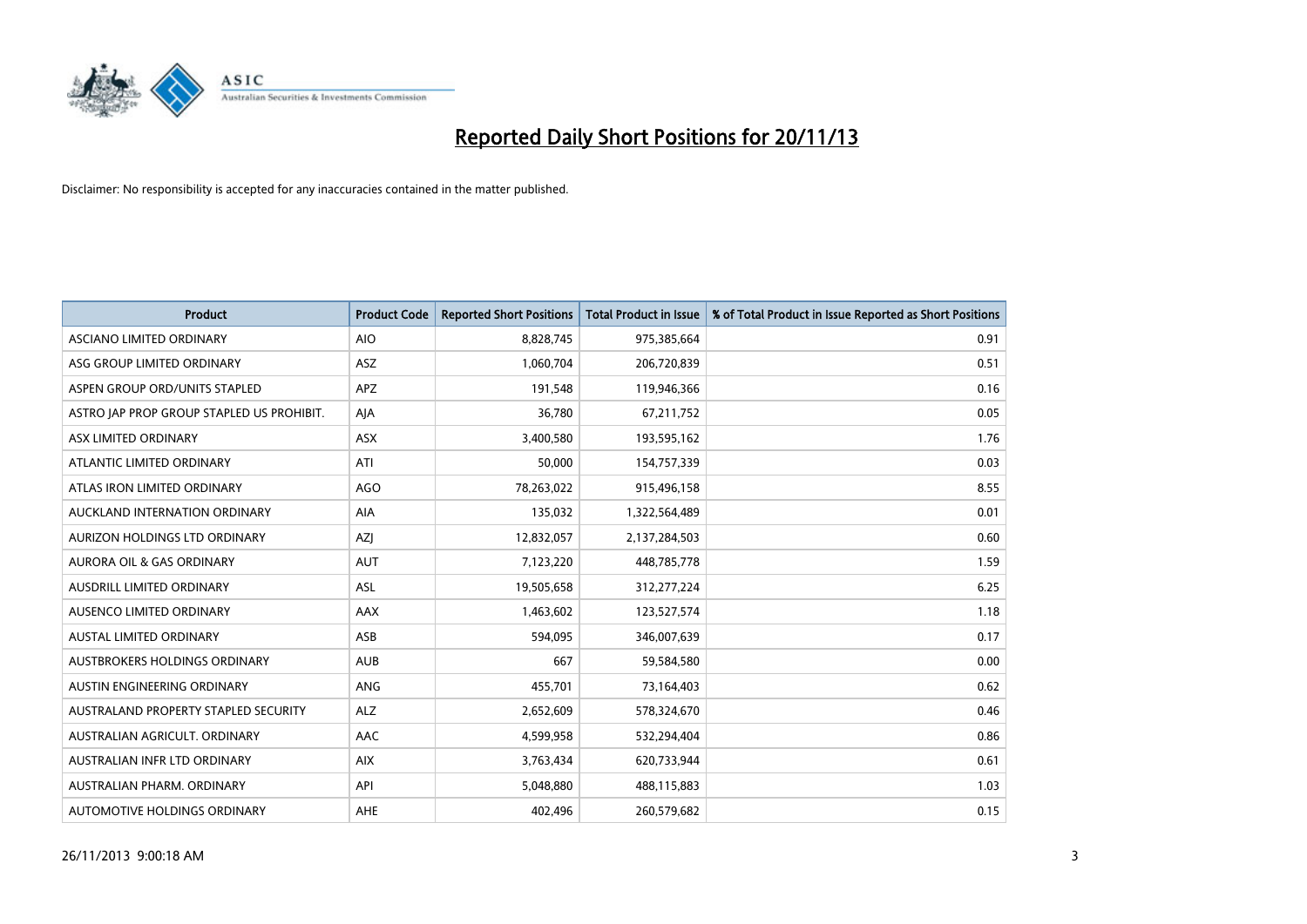

| <b>Product</b>                         | <b>Product Code</b> | <b>Reported Short Positions</b> | <b>Total Product in Issue</b> | % of Total Product in Issue Reported as Short Positions |
|----------------------------------------|---------------------|---------------------------------|-------------------------------|---------------------------------------------------------|
| AVIENNINGS LIMITED ORDINARY            | <b>AVJ</b>          | 69.999                          | 384,423,851                   | 0.02                                                    |
| AWE LIMITED ORDINARY                   | AWE                 | 1,194,307                       | 522,116,985                   | 0.23                                                    |
| <b>BANDANNA ENERGY ORDINARY</b>        | <b>BND</b>          | 19,132,515                      | 528,481,199                   | 3.62                                                    |
| BANK OF QUEENSLAND. ORDINARY           | <b>BOO</b>          | 3,344,895                       | 319,809,993                   | 1.05                                                    |
| <b>BASE RES LIMITED ORDINARY</b>       | <b>BSE</b>          | 6,661,482                       | 561,840,029                   | 1.19                                                    |
| BATHURST RES NZ LTD ORDINARY           | <b>BRL</b>          | 19,870,866                      | 821,457,725                   | 2.42                                                    |
| <b>BC IRON LIMITED ORDINARY</b>        | <b>BCI</b>          | 2,248                           | 123,828,630                   | 0.00                                                    |
| BEACH ENERGY LIMITED ORDINARY          | <b>BPT</b>          | 19,207,618                      | 1,277,958,962                 | 1.50                                                    |
| BEADELL RESOURCE LTD ORDINARY          | <b>BDR</b>          | 36,599,883                      | 790,727,280                   | 4.63                                                    |
| <b>BEGA CHEESE LTD ORDINARY</b>        | <b>BGA</b>          | 437,206                         | 151,866,050                   | 0.29                                                    |
| BENDIGO AND ADELAIDE ORDINARY          | <b>BEN</b>          | 13,979,719                      | 409,961,672                   | 3.41                                                    |
| BERKELEY RESOURCES ORDINARY            | <b>BKY</b>          | 89,341                          | 179,393,323                   | 0.05                                                    |
| BETASHARES ASX RES ETF UNITS           | <b>ORE</b>          | 809,000                         | 3,020,814                     | 26.78                                                   |
| BETASHARES GOLD ETF ETF UNITS          | QAU                 | 1,000                           | 1,869,775                     | 0.05                                                    |
| BETASHARESYIELDMAX TMF UNITS           | <b>YMAX</b>         | 1,300                           | 5,607,029                     | 0.02                                                    |
| <b>BHP BILLITON LIMITED ORDINARY</b>   | <b>BHP</b>          | 6,549,073                       | 3,211,691,105                 | 0.20                                                    |
| <b>BILLABONG ORDINARY</b>              | BBG                 | 18,067,632                      | 478,944,292                   | 3.77                                                    |
| <b>BIONOMICS LIMITED ORDINARY</b>      | <b>BNO</b>          | 158,174                         | 412,155,924                   | 0.04                                                    |
| <b>BLACKMORES LIMITED ORDINARY</b>     | <b>BKL</b>          | 17,480                          | 17,046,024                    | 0.10                                                    |
| BLACKTHORN RESOURCES ORD US PROHIBITED | <b>BTR</b>          | 866,126                         | 164,285,950                   | 0.53                                                    |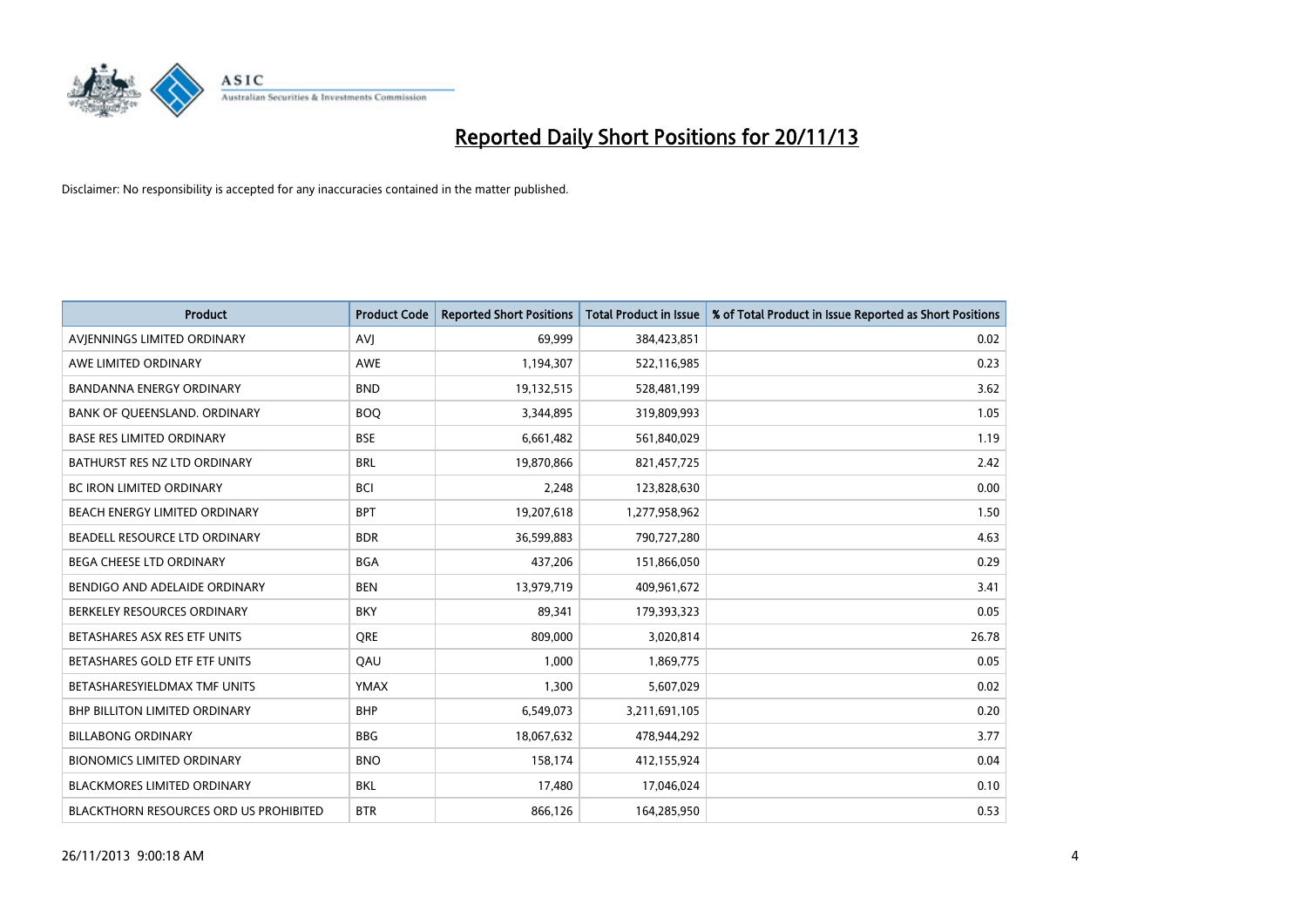

| Product                              | <b>Product Code</b> | <b>Reported Short Positions</b> | <b>Total Product in Issue</b> | % of Total Product in Issue Reported as Short Positions |
|--------------------------------------|---------------------|---------------------------------|-------------------------------|---------------------------------------------------------|
| <b>BLUESCOPE STEEL LTD ORDINARY</b>  | <b>BSL</b>          | 7,343,898                       | 558,733,728                   | 1.31                                                    |
| <b>BOART LONGYEAR ORDINARY</b>       | <b>BLY</b>          | 46,587,478                      | 461,163,412                   | 10.10                                                   |
| <b>BOOM LOGISTICS ORDINARY</b>       | <b>BOL</b>          | 103,783                         | 474,868,764                   | 0.02                                                    |
| BORAL LIMITED, ORDINARY              | <b>BLD</b>          | 46,604,152                      | 778,739,826                   | 5.98                                                    |
| <b>BRADKEN LIMITED ORDINARY</b>      | <b>BKN</b>          | 20,014,808                      | 169,240,662                   | 11.83                                                   |
| <b>BRAMBLES LIMITED ORDINARY</b>     | <b>BXB</b>          | 2,585,111                       | 1,558,832,789                 | 0.17                                                    |
| BREVILLE GROUP LTD ORDINARY          | <b>BRG</b>          | 2,606,582                       | 130,095,322                   | 2.00                                                    |
| <b>BRICKWORKS LIMITED ORDINARY</b>   | <b>BKW</b>          | 141,449                         | 148,038,996                   | 0.10                                                    |
| <b>BUCCANEER ENERGY LTD ORDINARY</b> | <b>BCC</b>          | 379,833                         | 2,398,671,956                 | 0.02                                                    |
| <b>BURU ENERGY ORDINARY</b>          | <b>BRU</b>          | 14,238,553                      | 298,365,707                   | 4.77                                                    |
| <b>BWP TRUST ORDINARY UNITS</b>      | <b>BWP</b>          | 2,671,751                       | 627,165,919                   | 0.43                                                    |
| CABCHARGE AUSTRALIA ORDINARY         | CAB                 | 16,024,803                      | 120,430,683                   | 13.31                                                   |
| CALTEX AUSTRALIA ORDINARY            | <b>CTX</b>          | 1,743,653                       | 270,000,000                   | 0.65                                                    |
| CAPE LAMBERT RES LTD ORDINARY        | <b>CFE</b>          | 19,764                          | 675,809,769                   | 0.00                                                    |
| <b>CAPITOL HEALTH ORDINARY</b>       | CAJ                 | 927                             | 430,799,793                   | 0.00                                                    |
| <b>CARBON ENERGY ORDINARY</b>        | <b>CNX</b>          | 6,799                           | 1,150,931,288                 | 0.00                                                    |
| CARDNO LIMITED ORDINARY              | CDD                 | 7,193,892                       | 145,507,042                   | 4.94                                                    |
| CARNARVON PETROLEUM ORDINARY         | <b>CVN</b>          | 734                             | 937,796,875                   | 0.00                                                    |
| CARSALES.COM LTD ORDINARY            | <b>CRZ</b>          | 2,755,589                       | 237,748,965                   | 1.16                                                    |
| <b>CASH CONVERTERS ORDINARY</b>      | CCV                 | 6,448,449                       | 426,302,767                   | 1.51                                                    |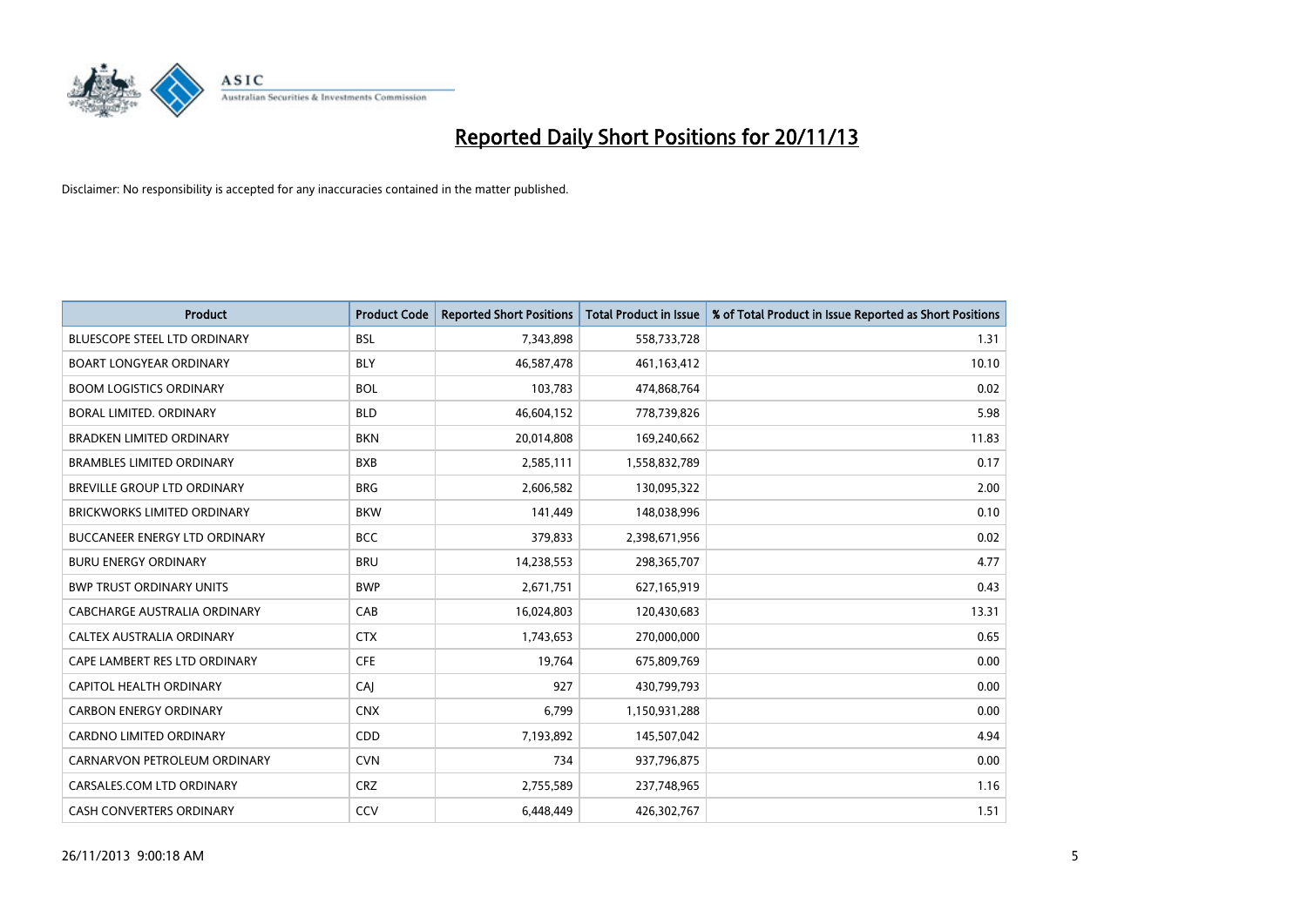

| <b>Product</b>                          | <b>Product Code</b> | <b>Reported Short Positions</b> | <b>Total Product in Issue</b> | % of Total Product in Issue Reported as Short Positions |
|-----------------------------------------|---------------------|---------------------------------|-------------------------------|---------------------------------------------------------|
| CENTRAL PETROLEUM ORDINARY              | <b>CTP</b>          | 539,941                         | 309,216,369                   | 0.17                                                    |
| CERAMIC FUEL CELLS ORDINARY             | <b>CFU</b>          | 991,102                         | 1,601,287,414                 | 0.06                                                    |
| CFS RETAIL TRUST GRP STAPLED SECURITIES | <b>CFX</b>          | 70,359,880                      | 2,858,286,690                 | 2.46                                                    |
| CHALLENGER DIV.PRO. STAPLED UNITS       | <b>CDI</b>          | 19,153                          | 214,101,013                   | 0.01                                                    |
| <b>CHALLENGER LIMITED ORDINARY</b>      | <b>CGF</b>          | 971,985                         | 530,862,585                   | 0.18                                                    |
| CHARTER HALL GROUP STAPLED US PROHIBIT. | <b>CHC</b>          | 305,529                         | 309,118,171                   | 0.10                                                    |
| <b>CHARTER HALL RETAIL UNITS</b>        | <b>CQR</b>          | 12,235,074                      | 341,843,880                   | 3.58                                                    |
| <b>CHESSER RESOURCES ORDINARY</b>       | <b>CHZ</b>          | 200,000                         | 219,907,161                   | 0.09                                                    |
| <b>CHORUS LIMITED ORDINARY</b>          | CNU                 | 1,046,783                       | 396,369,767                   | 0.26                                                    |
| CITIGOLD CORP LTD ORDINARY              | <b>CTO</b>          | 153,427                         | 1,352,907,765                 | 0.01                                                    |
| <b>CLOUGH LIMITED ORDINARY</b>          | <b>CLO</b>          | 419,993                         | 777,438,039                   | 0.05                                                    |
| COAL OF AFRICA LTD ORDINARY             | <b>CZA</b>          | 426                             | 1,048,368,613                 | 0.00                                                    |
| <b>COALSPUR MINES LTD ORDINARY</b>      | <b>CPL</b>          | 7,986,197                       | 641,394,435                   | 1.25                                                    |
| COCA-COLA AMATIL ORDINARY               | <b>CCL</b>          | 17,742,672                      | 763,590,249                   | 2.32                                                    |
| <b>COCHLEAR LIMITED ORDINARY</b>        | COH                 | 9,346,554                       | 57,062,020                    | 16.38                                                   |
| <b>COCKATOO COAL ORDINARY</b>           | <b>COK</b>          | 14,736,675                      | 886,294,158                   | 1.66                                                    |
| CODAN LIMITED ORDINARY                  | <b>CDA</b>          | 835,219                         | 176,969,924                   | 0.47                                                    |
| <b>COFFEY INTERNATIONAL ORDINARY</b>    | <b>COF</b>          | 18,921                          | 255,833,165                   | 0.01                                                    |
| <b>COKAL LTD ORDINARY</b>               | <b>CKA</b>          | 18,488,013                      | 467,921,892                   | 3.95                                                    |
| <b>COLLECTION HOUSE ORDINARY</b>        | <b>CLH</b>          | 1,016,354                       | 128,969,148                   | 0.79                                                    |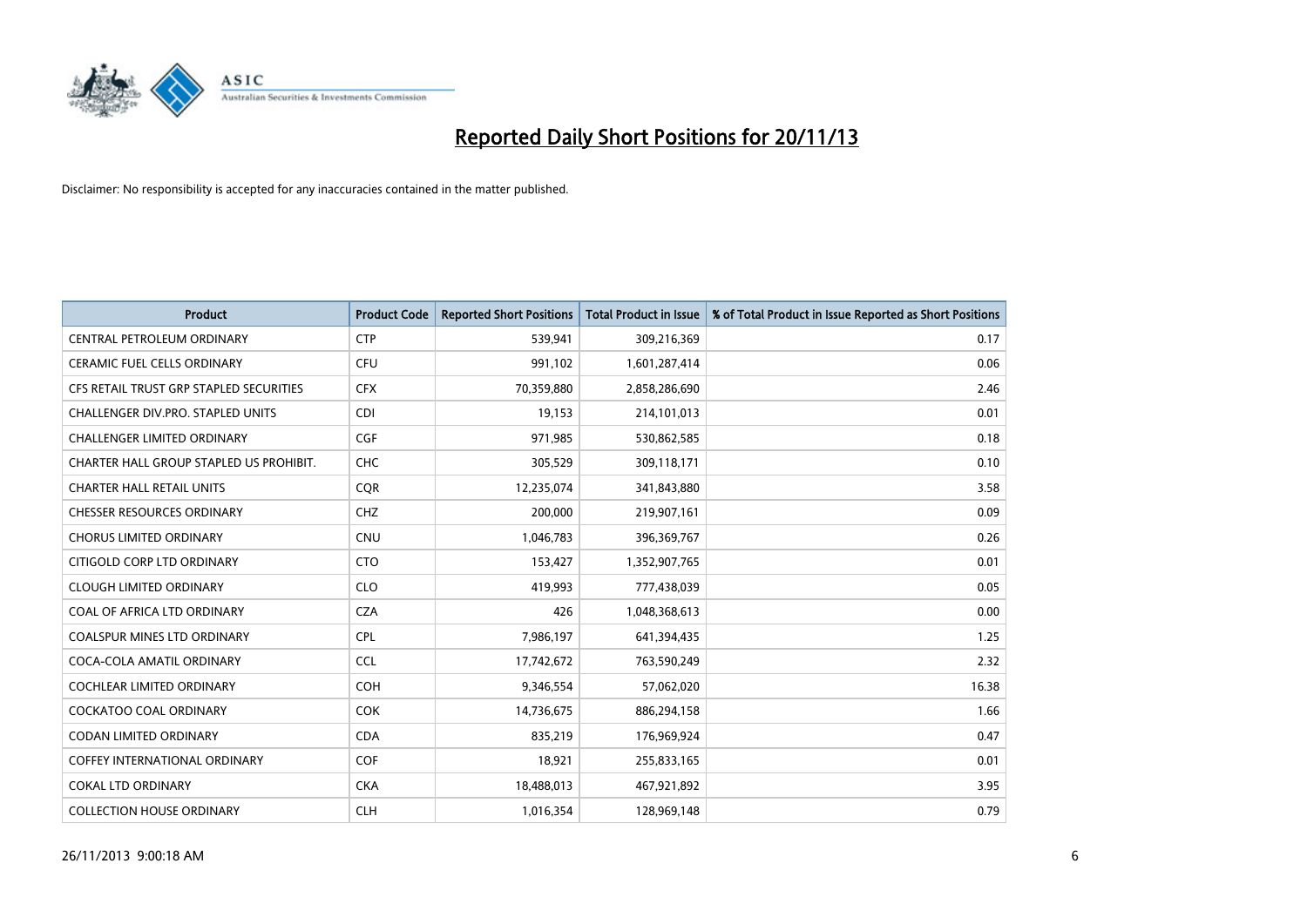

| <b>Product</b>                             | <b>Product Code</b> | <b>Reported Short Positions</b> | <b>Total Product in Issue</b> | % of Total Product in Issue Reported as Short Positions |
|--------------------------------------------|---------------------|---------------------------------|-------------------------------|---------------------------------------------------------|
| COMMONWEALTH BANK, ORDINARY                | <b>CBA</b>          | 5,413,311                       | 1,611,928,836                 | 0.34                                                    |
| COMMONWEALTH PROP ORDINARY UNITS           | <b>CPA</b>          | 17,130,549                      | 2,347,003,413                 | 0.73                                                    |
| <b>COMPASS RESOURCES ORDINARY</b>          | <b>CMR</b>          | 7,472                           | 1,403,744,100                 | 0.00                                                    |
| <b>COMPUTERSHARE LTD ORDINARY</b>          | <b>CPU</b>          | 12,711,696                      | 556,203,079                   | 2.29                                                    |
| <b>COOPER ENERGY LTD ORDINARY</b>          | <b>COE</b>          | 463,696                         | 329,235,509                   | 0.14                                                    |
| CORP TRAVEL LIMITED ORDINARY               | <b>CTD</b>          | 254,410                         | 78,246,245                    | 0.33                                                    |
| <b>CREDIT CORP GROUP ORDINARY</b>          | <b>CCP</b>          | 30,914                          | 46,131,882                    | 0.07                                                    |
| <b>CROMWELL PROP STAPLED SECURITIES</b>    | <b>CMW</b>          | 12,773,726                      | 1,721,483,143                 | 0.74                                                    |
| <b>CROWE HORWATH AUS ORDINARY</b>          | <b>CRH</b>          | 677,141                         | 273,005,429                   | 0.25                                                    |
| <b>CROWN RESORTS LTD ORDINARY</b>          | <b>CWN</b>          | 1,030,326                       | 728,394,185                   | 0.14                                                    |
| <b>CSG LIMITED ORDINARY</b>                | CSV                 | 157,952                         | 278,973,075                   | 0.06                                                    |
| <b>CSL LIMITED ORDINARY</b>                | <b>CSL</b>          | 583,622                         | 487,166,366                   | 0.12                                                    |
| <b>CSR LIMITED ORDINARY</b>                | <b>CSR</b>          | 32,418,387                      | 506,000,315                   | 6.41                                                    |
| <b>CUDECO LIMITED ORDINARY</b>             | CDU                 | 9,169,479                       | 205,017,174                   | 4.47                                                    |
| <b>CUDECO LIMITED RIGHTS 04-DEC-13 DEF</b> | <b>CDUR</b>         | 821,195                         | 34,169,529                    | 2.40                                                    |
| DART ENERGY LTD ORDINARY                   | <b>DTE</b>          | 6,264,055                       | 1,108,251,519                 | 0.57                                                    |
| DATA#3 LIMITED ORDINARY                    | DTL                 | 615,624                         | 153,974,950                   | 0.40                                                    |
| DAVID JONES LIMITED ORDINARY               | <b>DJS</b>          | 48,935,529                      | 537,137,845                   | 9.11                                                    |
| <b>DECMIL GROUP LIMITED ORDINARY</b>       | <b>DCG</b>          | 3,997,827                       | 168,657,794                   | 2.37                                                    |
| DEEP YELLOW LIMITED ORDINARY               | <b>DYL</b>          | 100,002                         | 1,612,407,567                 | 0.01                                                    |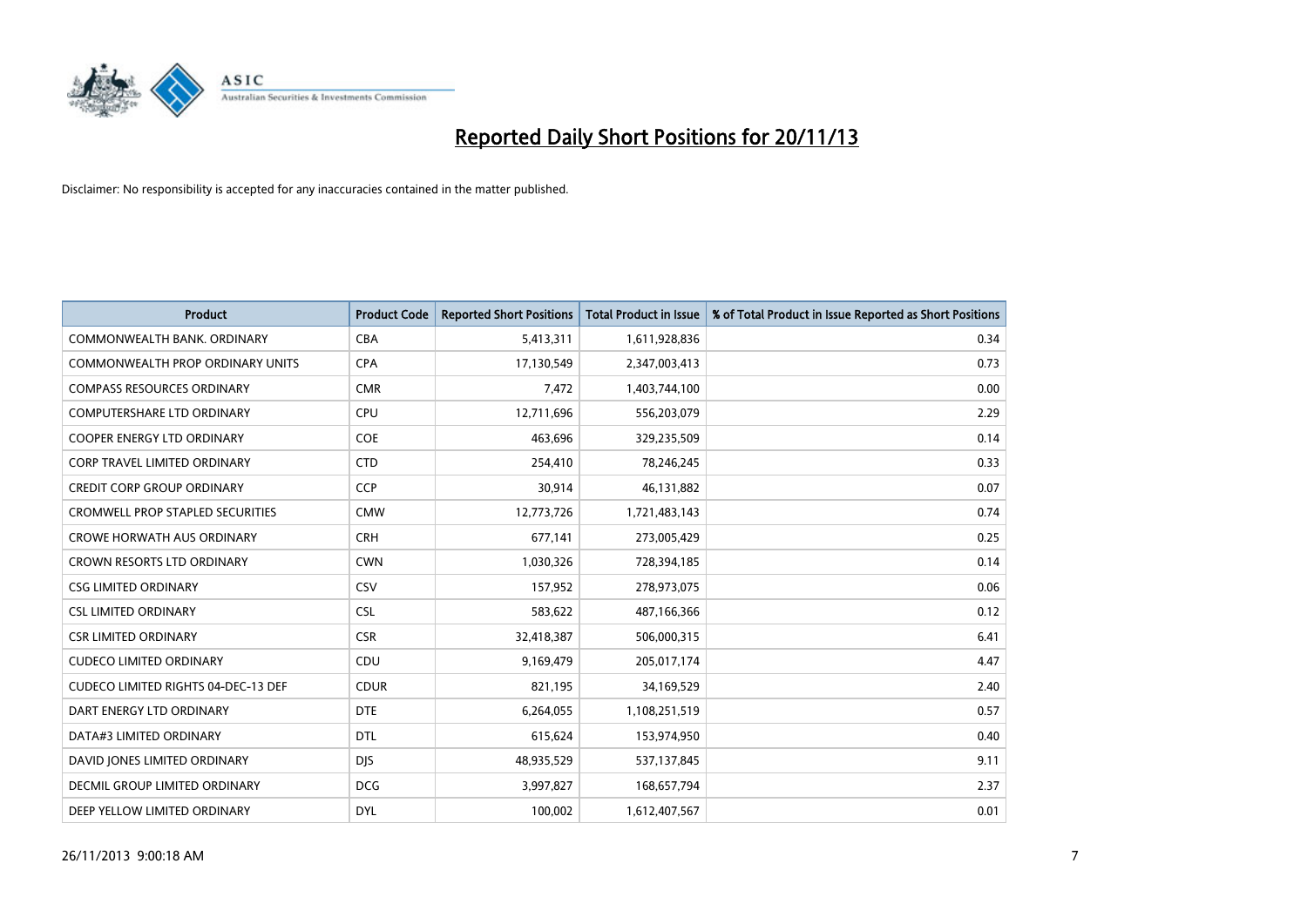

| <b>Product</b>                     | <b>Product Code</b> | <b>Reported Short Positions</b> | <b>Total Product in Issue</b> | % of Total Product in Issue Reported as Short Positions |
|------------------------------------|---------------------|---------------------------------|-------------------------------|---------------------------------------------------------|
| DEVINE LIMITED ORDINARY            | <b>DVN</b>          | 65,909                          | 158,730,556                   | 0.04                                                    |
| DEXUS PROPERTY GROUP STAPLED UNITS | <b>DXS</b>          | 29,260,531                      | 4,628,228,426                 | 0.63                                                    |
| DISCOVERY METALS LTD ORDINARY      | <b>DML</b>          | 11,337,047                      | 560,034,418                   | 2.02                                                    |
| DOMINO PIZZA ENTERPR ORDINARY      | <b>DMP</b>          | 722,999                         | 85,915,713                    | 0.84                                                    |
| DONACO INTERNATIONAL ORDINARY      | <b>DNA</b>          | 1,521,062                       | 371,731,146                   | 0.41                                                    |
| DOWNER EDI LIMITED ORDINARY        | <b>DOW</b>          | 13,229,077                      | 434,734,970                   | 3.04                                                    |
| DRAGON MINING LTD ORDINARY         | <b>DRA</b>          | 50,000                          | 88,840,613                    | 0.06                                                    |
| DRILLSEARCH ENERGY ORDINARY        | <b>DLS</b>          | 13,004,354                      | 430,465,895                   | 3.02                                                    |
| DUET GROUP STAPLED US PROHIBIT.    | <b>DUE</b>          | 21,802,591                      | 1,237,195,531                 | 1.76                                                    |
| DULUXGROUP LIMITED ORDINARY        | <b>DLX</b>          | 439,924                         | 377,019,430                   | 0.12                                                    |
| DWS LTD ORDINARY                   | <b>DWS</b>          | 627,600                         | 132,362,763                   | 0.47                                                    |
| ECHO ENTERTAINMENT ORDINARY        | <b>EGP</b>          | 14,690,145                      | 825,672,730                   | 1.78                                                    |
| <b>ELDERS LIMITED ORDINARY</b>     | <b>ELD</b>          | 19,886,302                      | 455,013,329                   | 4.37                                                    |
| ELEMENTAL MINERALS ORDINARY        | <b>ELM</b>          | 176,299                         | 303,263,391                   | 0.06                                                    |
| <b>EMECO HOLDINGS ORDINARY</b>     | <b>EHL</b>          | 11,268,776                      | 599,675,707                   | 1.88                                                    |
| <b>ENDEAVOUR MIN CORP CDI 1:1</b>  | <b>EVR</b>          | 349,923                         | 83,273,218                    | 0.42                                                    |
| ENERGY RESOURCES ORDINARY 'A'      | ERA                 | 10,726,202                      | 517,725,062                   | 2.07                                                    |
| ENERGY WORLD CORPOR. ORDINARY      | <b>EWC</b>          | 45,517,005                      | 1,734,166,672                 | 2.62                                                    |
| <b>ENVESTRA LIMITED ORDINARY</b>   | <b>ENV</b>          | 4,031,111                       | 1,796,808,474                 | 0.22                                                    |
| EQUATORIAL RES LTD ORDINARY        | EQX                 | 8                               | 121,885,353                   | 0.00                                                    |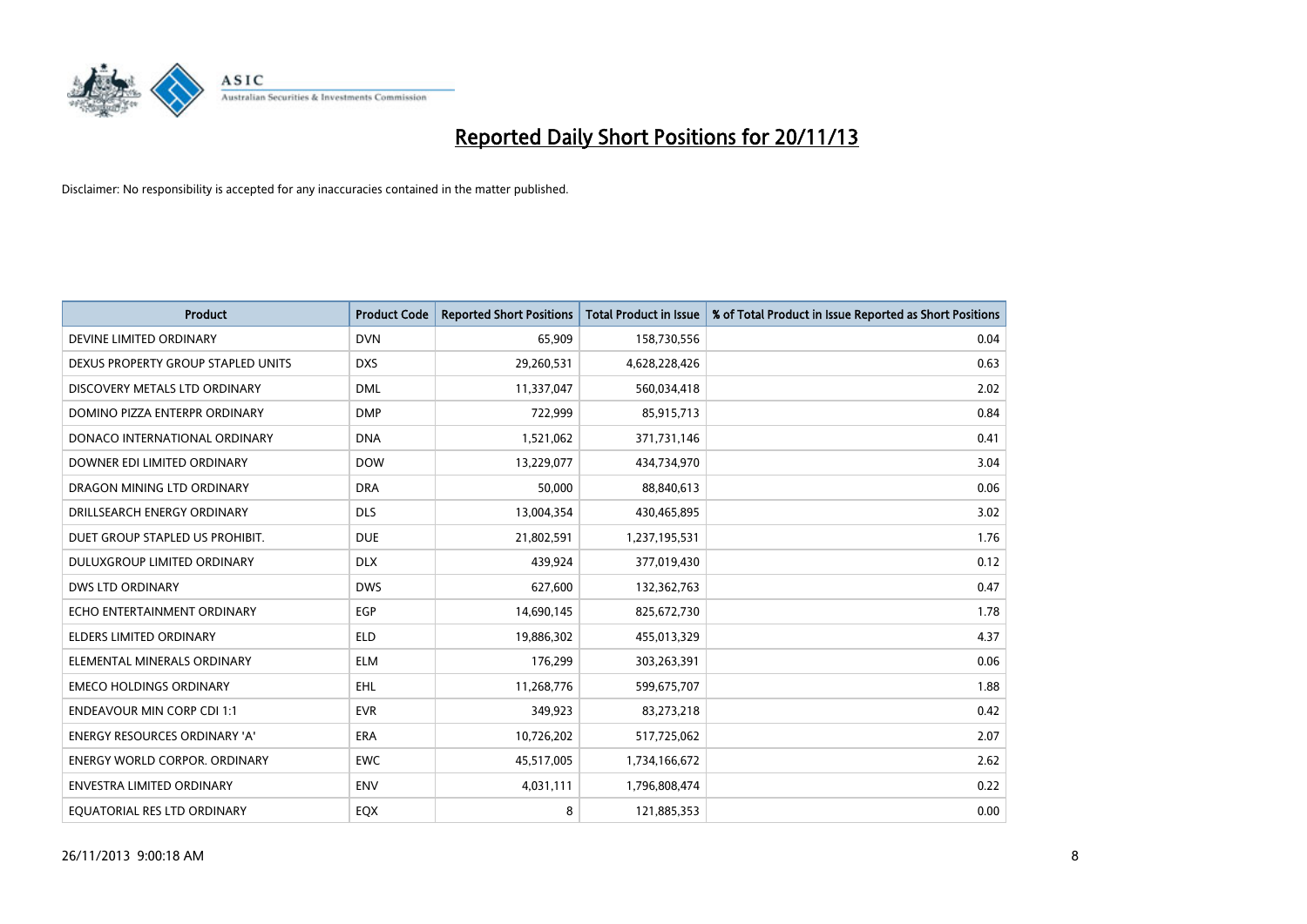

| <b>Product</b>                         | <b>Product Code</b> | <b>Reported Short Positions</b> | <b>Total Product in Issue</b> | % of Total Product in Issue Reported as Short Positions |
|----------------------------------------|---------------------|---------------------------------|-------------------------------|---------------------------------------------------------|
| ERM POWER LIMITED ORDINARY             | EPW                 | 445,431                         | 209,188,914                   | 0.21                                                    |
| ESERVGLOBAL LIMITED ORDINARY           | ESV                 | 8,078,867                       | 249,045,997                   | 3.24                                                    |
| ETHANE PIPELINE STAPLED SECURITIES     | <b>EPX</b>          | 1,352                           | 69,302,275                    | 0.00                                                    |
| EVOLUTION MINING LTD ORDINARY          | <b>EVN</b>          | 19,956,843                      | 708,652,367                   | 2.82                                                    |
| <b>FAIRFAX MEDIA LTD ORDINARY</b>      | <b>FXI</b>          | 274,681,237                     | 2,351,955,725                 | 11.68                                                   |
| <b>FANTASTIC HOLDINGS ORDINARY</b>     | <b>FAN</b>          | 4,286                           | 103,068,398                   | 0.00                                                    |
| <b>FAR LTD ORDINARY</b>                | <b>FAR</b>          | 24,205,420                      | 2,499,846,742                 | 0.97                                                    |
| FEDERATION CNTRES ORD/UNIT STAPLED SEC | <b>FDC</b>          | 2,267,236                       | 1,427,641,565                 | 0.16                                                    |
| FISHER & PAYKEL H. ORDINARY            | <b>FPH</b>          | 881,675                         | 546,904,430                   | 0.16                                                    |
| FKP PROPERTY GROUP STAPLED SECURITIES  | <b>FKP</b>          | 15,647,156                      | 421,673,507                   | 3.71                                                    |
| FLEETWOOD CORP ORDINARY                | <b>FWD</b>          | 3,610,982                       | 60,522,619                    | 5.97                                                    |
| FLETCHER BUILDING ORDINARY             | <b>FBU</b>          | 2,435,955                       | 687,854,788                   | 0.35                                                    |
| FLEXIGROUP LIMITED ORDINARY            | <b>FXL</b>          | 338,962                         | 303,385,394                   | 0.11                                                    |
| FLIGHT CENTRE TRAVEL ORDINARY          | <b>FLT</b>          | 3,640,147                       | 100,530,453                   | 3.62                                                    |
| FLINDERS MINES LTD ORDINARY            | <b>FMS</b>          | 2,913,441                       | 1,824,843,676                 | 0.16                                                    |
| FOCUS MINERALS LTD ORDINARY            | <b>FML</b>          | 27,181,601                      | 9,137,375,877                 | 0.30                                                    |
| FONTERRA SHARE FUND ORDINARY UNITS     | <b>FSF</b>          | 319                             | 106,956,563                   | 0.00                                                    |
| FORGE GROUP LIMITED ORDINARY           | FGE                 | 1,430,350                       | 86,169,014                    | 1.66                                                    |
| FORTESCUE METALS GRP ORDINARY          | <b>FMG</b>          | 158,083,668                     | 3,113,798,151                 | 5.08                                                    |
| <b>G.U.D. HOLDINGS ORDINARY</b>        | GUD                 | 5,281,323                       | 71,341,319                    | 7.40                                                    |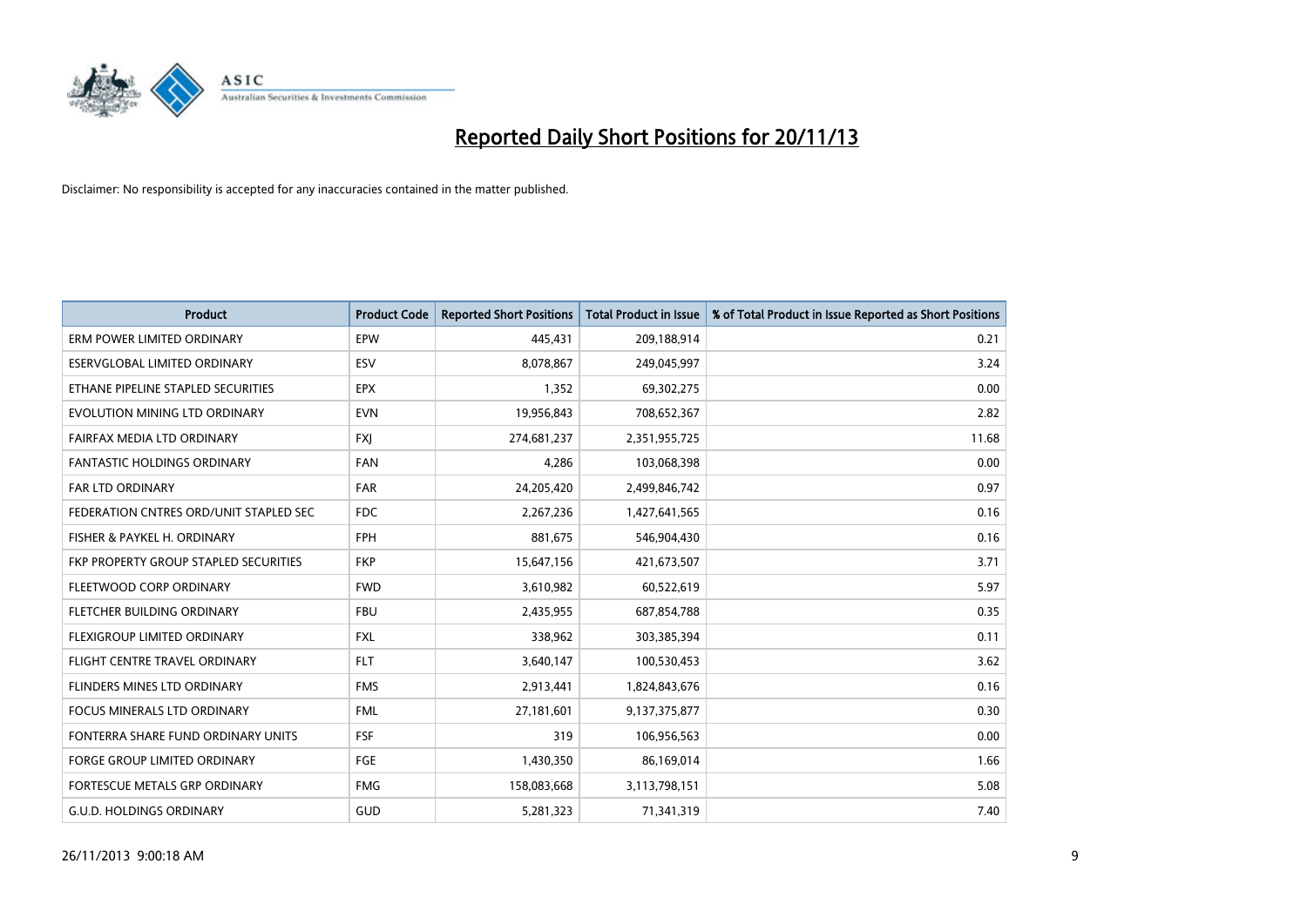

| <b>Product</b>                                   | <b>Product Code</b> | <b>Reported Short Positions</b> | <b>Total Product in Issue</b> | % of Total Product in Issue Reported as Short Positions |
|--------------------------------------------------|---------------------|---------------------------------|-------------------------------|---------------------------------------------------------|
| <b>G8 EDUCATION LIMITED ORDINARY</b>             | <b>GEM</b>          | 954,961                         | 300,302,719                   | 0.32                                                    |
| <b>GALAXY RESOURCES ORDINARY</b>                 | <b>GXY</b>          | 10,888,309                      | 1,007,482,056                 | 1.08                                                    |
| <b>GBST HOLDINGS., ORDINARY</b>                  | GBT                 | 831                             | 66,561,725                    | 0.00                                                    |
| <b>GENETIC TECHNOLOGIES ORDINARY</b>             | GTG                 | 190,440                         | 565,749,677                   | 0.03                                                    |
| <b>GEODYNAMICS LIMITED ORDINARY</b>              | GDY                 | 850                             | 406,452,608                   | 0.00                                                    |
| GI DYNAMICS, INC CDI US PROHIBITED               | GID                 | 1,383,454                       | 393,043,620                   | 0.35                                                    |
| <b>GINDALBIE METALS LTD ORDINARY</b>             | <b>GBG</b>          | 54,534,377                      | 1,493,054,193                 | 3.65                                                    |
| <b>GOODMAN FIELDER, ORDINARY</b>                 | <b>GFF</b>          | 25,109,319                      | 1,955,559,207                 | 1.28                                                    |
| <b>GOODMAN GROUP STAPLED</b>                     | <b>GMG</b>          | 2,487,945                       | 1,718,742,809                 | 0.14                                                    |
| <b>GPT GROUP STAPLED SEC.</b>                    | <b>GPT</b>          | 15,065,151                      | 1,694,888,638                 | 0.89                                                    |
| <b>GRAINCORP LIMITED A CLASS ORDINARY</b>        | <b>GNC</b>          | 398,673                         | 228,855,628                   | 0.17                                                    |
| <b>GRANGE RESOURCES, ORDINARY</b>                | <b>GRR</b>          | 5,650,461                       | 1,156,492,195                 | 0.49                                                    |
| <b>GREENCROSS LIMITED ORDINARY</b>               | <b>GXL</b>          | 25,331                          | 37,535,276                    | 0.07                                                    |
| <b>GREENLAND MIN EN LTD ORDINARY</b>             | GGG                 | 7,372,208                       | 574,572,911                   | 1.28                                                    |
| <b>GROWTHPOINT PROPERTY ORD/UNIT STAPLED SEC</b> | GOZ                 | 124,441                         | 414,410,218                   | 0.03                                                    |
| <b>GROWTHPOINT PROPERTY RIGHTS 22-NOV-13</b>     | GOZR                | 103,448                         | 40,800,000                    | 0.25                                                    |
| <b>GRYPHON MINERALS LTD ORDINARY</b>             | GRY                 | 6,412,701                       | 400,797,615                   | 1.60                                                    |
| <b>GUILDFORD COAL LTD ORDINARY</b>               | <b>GUF</b>          | 312,776                         | 635,046,899                   | 0.05                                                    |
| <b>GWA GROUP LTD ORDINARY</b>                    | <b>GWA</b>          | 13,520,302                      | 306,533,770                   | 4.41                                                    |
| <b>HARVEY NORMAN ORDINARY</b>                    | <b>HVN</b>          | 65, 151, 583                    | 1,062,316,784                 | 6.13                                                    |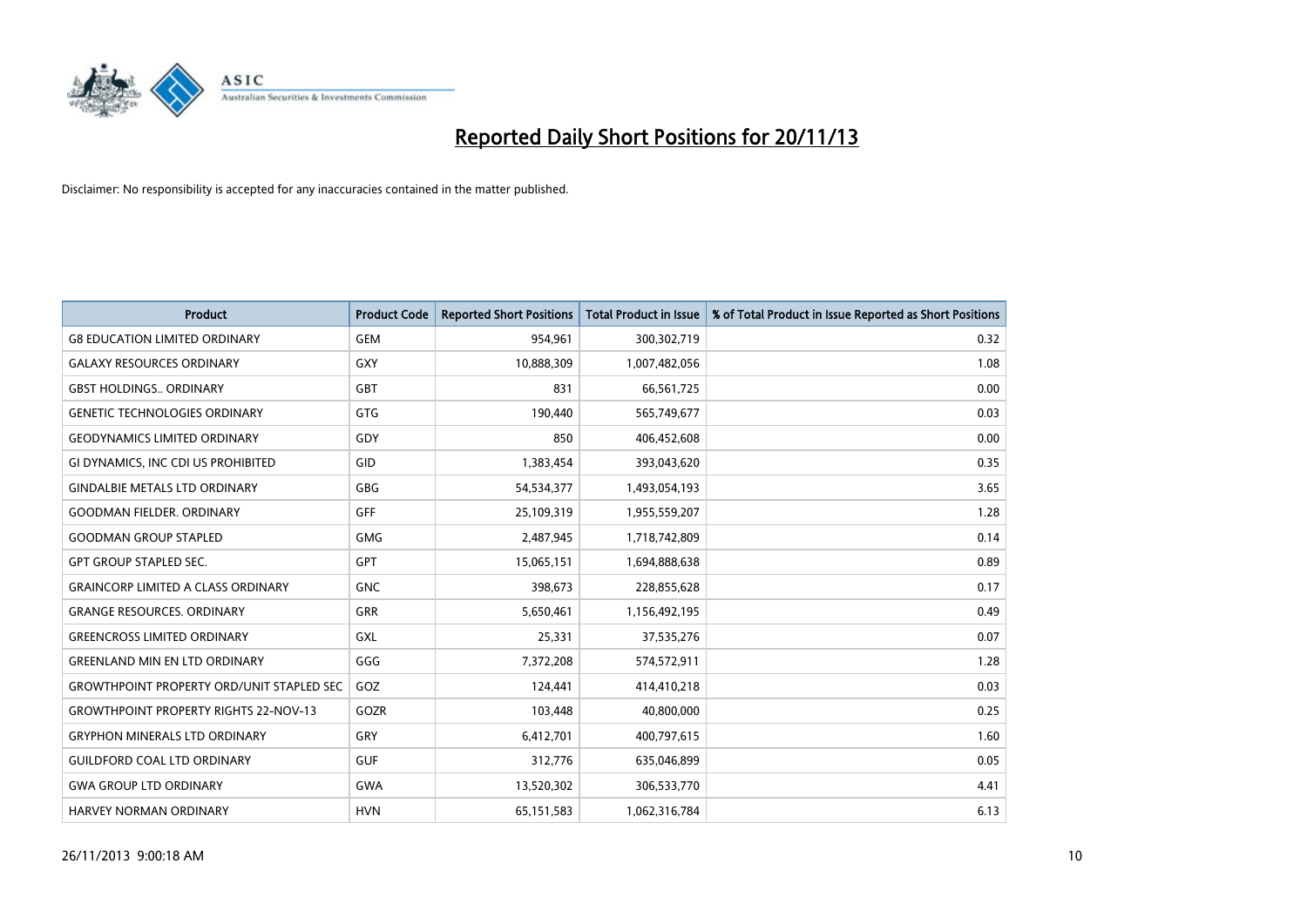

| <b>Product</b>                      | <b>Product Code</b> | <b>Reported Short Positions</b> | <b>Total Product in Issue</b> | % of Total Product in Issue Reported as Short Positions |
|-------------------------------------|---------------------|---------------------------------|-------------------------------|---------------------------------------------------------|
| <b>HENDERSON GROUP CDI 1:1</b>      | <b>HGG</b>          | 931,383                         | 738,574,583                   | 0.13                                                    |
| HFA HOLDINGS LIMITED ORDINARY       | <b>HFA</b>          | 3,863                           | 118,738,157                   | 0.00                                                    |
| <b>HIGHLANDS PACIFIC ORDINARY</b>   | <b>HIG</b>          | 500,001                         | 853,777,764                   | 0.06                                                    |
| HILLGROVE RES LTD ORDINARY          | <b>HGO</b>          | 19,819,634                      | 1,178,589,221                 | 1.68                                                    |
| HILLS HOLDINGS LTD ORDINARY         | <b>HIL</b>          | 500,031                         | 239,375,808                   | 0.21                                                    |
| HORIZON OIL LIMITED ORDINARY        | <b>HZN</b>          | 74,565,924                      | 1,301,147,932                 | 5.73                                                    |
| HOT CHILI LTD ORDINARY              | HCH                 | 10,000                          | 347,732,196                   | 0.00                                                    |
| ICON ENERGY LIMITED ORDINARY        | <b>ICN</b>          | 4,647                           | 535,455,958                   | 0.00                                                    |
| <b>IINET LIMITED ORDINARY</b>       | <b>IIN</b>          | 1,040,057                       | 161,238,847                   | 0.65                                                    |
| <b>ILUKA RESOURCES ORDINARY</b>     | ILU                 | 41,757,158                      | 418,700,517                   | 9.97                                                    |
| <b>IMDEX LIMITED ORDINARY</b>       | <b>IMD</b>          | 5,143,983                       | 210,473,188                   | 2.44                                                    |
| IMF (AUSTRALIA) LTD ORDINARY        | <b>IMF</b>          | 5,635,938                       | 154,787,785                   | 3.64                                                    |
| <b>INCITEC PIVOT ORDINARY</b>       | <b>IPL</b>          | 26,726,013                      | 1,628,730,107                 | 1.64                                                    |
| <b>INDEPENDENCE GROUP ORDINARY</b>  | <b>IGO</b>          | 4,224,592                       | 233,323,905                   | 1.81                                                    |
| <b>INDOPHIL RESOURCES ORDINARY</b>  | <b>IRN</b>          | 2,313,200                       | 1,203,146,194                 | 0.19                                                    |
| INFIGEN ENERGY STAPLED SECURITIES   | <b>IFN</b>          | 6,714,329                       | 764,993,434                   | 0.88                                                    |
| <b>INFOMEDIA LTD ORDINARY</b>       | IFM                 | 416,896                         | 304,953,155                   | 0.14                                                    |
| INGENIA GROUP STAPLED SECURITIES    | <b>INA</b>          | 62,876                          | 676,240,232                   | 0.01                                                    |
| <b>INOVA RESOURCES LTD ORDINARY</b> | <b>IVA</b>          | 258                             | 733,704,446                   | 0.00                                                    |
| <b>INSURANCE AUSTRALIA ORDINARY</b> | IAG                 | 11,618,172                      | 2,079,034,021                 | 0.56                                                    |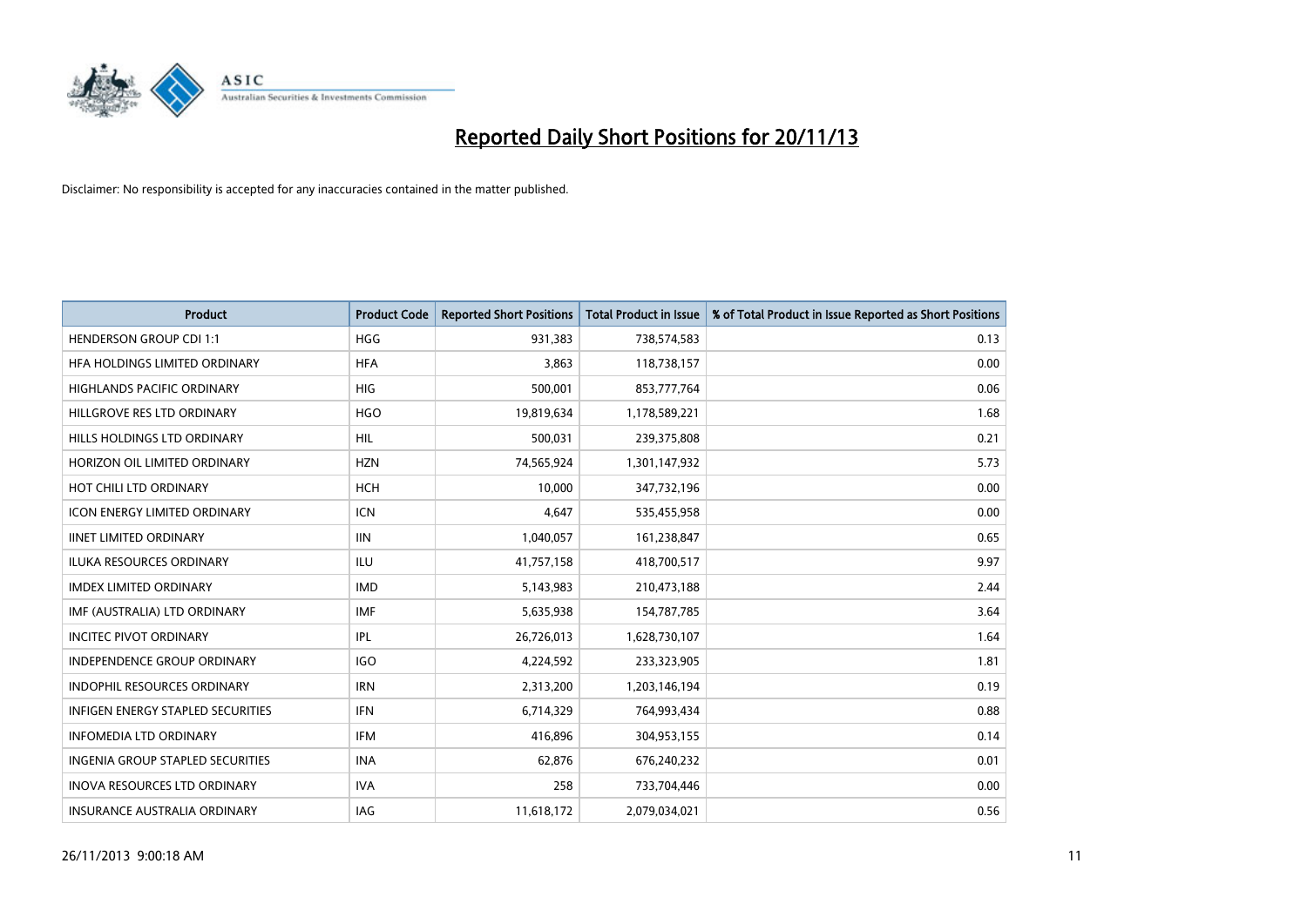

| <b>Product</b>                                | <b>Product Code</b> | <b>Reported Short Positions</b> | <b>Total Product in Issue</b> | % of Total Product in Issue Reported as Short Positions |
|-----------------------------------------------|---------------------|---------------------------------|-------------------------------|---------------------------------------------------------|
| INTEGRATED RESEARCH ORDINARY                  | IRI                 | 1,911                           | 168,634,953                   | 0.00                                                    |
| <b>INTREPID MINES ORDINARY</b>                | <b>IAU</b>          | 20,144,201                      | 556,273,428                   | 3.62                                                    |
| <b>INVESTA OFFICE FUND STAPLED SECURITIES</b> | <b>IOF</b>          | 1,345,039                       | 614,047,458                   | 0.22                                                    |
| <b>INVOCARE LIMITED ORDINARY</b>              | <b>IVC</b>          | 6,167,808                       | 110,030,298                   | 5.61                                                    |
| <b>IOOF HOLDINGS LTD ORDINARY</b>             | IFL                 | 1,831,627                       | 232,118,034                   | 0.79                                                    |
| <b>IRESS LIMITED ORDINARY</b>                 | <b>IRE</b>          | 451,705                         | 158,585,126                   | 0.28                                                    |
| <b>IRON ORE HOLDINGS ORDINARY</b>             | <b>IOH</b>          | 26,197                          | 161,174,005                   | 0.02                                                    |
| <b>ISELECT LTD ORDINARY</b>                   | <b>ISU</b>          | 1,376,250                       | 260,664,894                   | 0.53                                                    |
| JAMES HARDIE INDUST CHESS DEPOSITARY INT      | <b>IHX</b>          | 7,628,511                       | 442,649,772                   | 1.72                                                    |
| <b>JB HI-FI LIMITED ORDINARY</b>              | <b>JBH</b>          | 7,084,038                       | 100,172,677                   | 7.07                                                    |
| JUMBO INTERACTIVE ORDINARY                    | <b>JIN</b>          | 2,214                           | 43,752,560                    | 0.01                                                    |
| <b>KAGARA LTD ORDINARY</b>                    | KZL                 | 3,350,441                       | 798,953,117                   | 0.42                                                    |
| KAROON GAS AUSTRALIA ORDINARY                 | <b>KAR</b>          | 1,823,711                       | 255,841,581                   | 0.71                                                    |
| KATHMANDU HOLD LTD ORDINARY                   | <b>KMD</b>          | 143,483                         | 200,326,690                   | 0.07                                                    |
| <b>KBL MINING LIMITED ORDINARY</b>            | <b>KBL</b>          | 1,820                           | 393,535,629                   | 0.00                                                    |
| KINGSGATE CONSOLID. ORDINARY                  | <b>KCN</b>          | 21,800,362                      | 152,284,777                   | 14.32                                                   |
| KINGSROSE MINING LTD ORDINARY                 | <b>KRM</b>          | 553,902                         | 335,753,851                   | 0.16                                                    |
| LEIGHTON HOLDINGS ORDINARY                    | LEI                 | 23,779,889                      | 337,235,188                   | 7.05                                                    |
| LEND LEASE GROUP UNIT/ORD STAPLED             | <b>LLC</b>          | 6,788,672                       | 576,712,337                   | 1.18                                                    |
| LINC ENERGY LTD ORDINARY                      | <b>LNC</b>          | 3,959,055                       | 518,687,562                   | 0.76                                                    |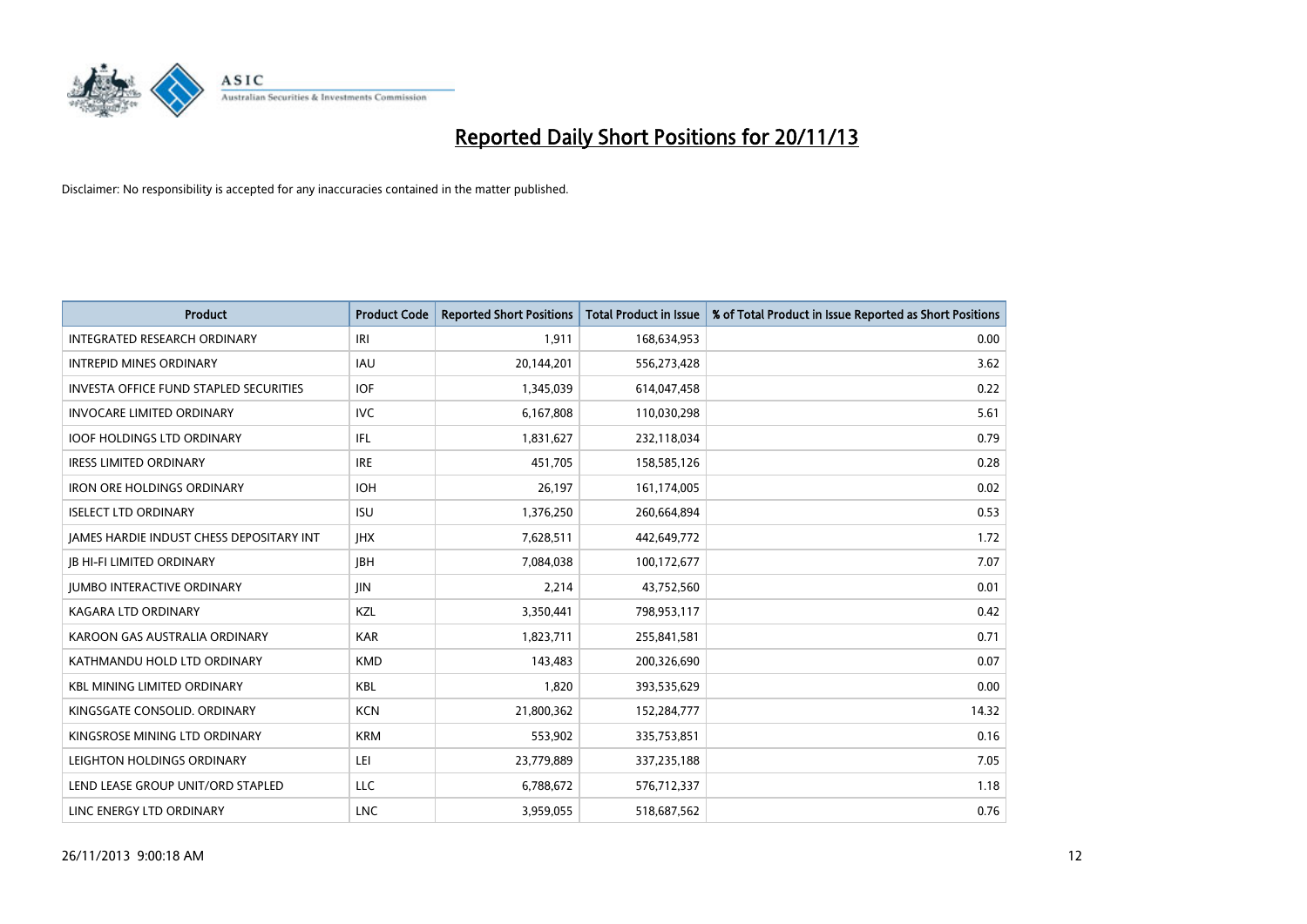

| <b>Product</b>                        | <b>Product Code</b> | <b>Reported Short Positions</b> | <b>Total Product in Issue</b> | % of Total Product in Issue Reported as Short Positions |
|---------------------------------------|---------------------|---------------------------------|-------------------------------|---------------------------------------------------------|
| LONESTAR RESO LTD ORDINARY            | LNR                 | 38,251                          | 697,187,211                   | 0.01                                                    |
| LYCOPODIUM LIMITED ORDINARY           | LYL                 | 90                              | 38,955,103                    | 0.00                                                    |
| <b>LYNAS CORPORATION ORDINARY</b>     | <b>LYC</b>          | 180,229,833                     | 1,961,160,594                 | 9.19                                                    |
| M2 TELECOMMUNICATION ORDINARY         | <b>MTU</b>          | 9,348,031                       | 179,384,685                   | 5.21                                                    |
| <b>MACA LIMITED ORDINARY</b>          | <b>MLD</b>          | 37,441                          | 173,675,000                   | 0.02                                                    |
| <b>MACMAHON HOLDINGS ORDINARY</b>     | <b>MAH</b>          | 4,797,766                       | 1,261,699,966                 | 0.38                                                    |
| MACO ATLAS ROADS GRP ORDINARY STAPLED | <b>MQA</b>          | 12,715,842                      | 487,230,540                   | 2.61                                                    |
| MACQUARIE GROUP LTD ORDINARY          | <b>MQG</b>          | 1,661,149                       | 340,018,994                   | 0.49                                                    |
| MACQUARIE TELECOM GP ORDINARY         | MAQ                 | 4.315                           | 20,967,121                    | 0.02                                                    |
| MAGELLAN FIN GRP LTD ORDINARY         | <b>MFG</b>          | 539,903                         | 155,830,849                   | 0.35                                                    |
| MATRIX C & E LTD ORDINARY             | <b>MCE</b>          | 2,948,658                       | 94,555,428                    | 3.12                                                    |
| <b>MAVERICK DRILLING ORDINARY</b>     | <b>MAD</b>          | 9,499,563                       | 452,726,751                   | 2.10                                                    |
| MAXITRANS INDUSTRIES ORDINARY         | <b>MXI</b>          | 1,025,358                       | 183,993,392                   | 0.56                                                    |
| MAYNE PHARMA LTD ORDINARY             | <b>MYX</b>          | 734,054                         | 563,459,968                   | 0.13                                                    |
| MCMILLAN SHAKESPEARE ORDINARY         | <b>MMS</b>          | 785,534                         | 74,523,965                    | 1.05                                                    |
| MEDUSA MINING LTD ORDINARY            | <b>MML</b>          | 4,304,459                       | 198,349,106                   | 2.17                                                    |
| MELBOURNE IT LIMITED ORDINARY         | MLB                 | 2,000                           | 82,861,177                    | 0.00                                                    |
| MEO AUSTRALIA LTD ORDINARY            | <b>MEO</b>          | 10,845                          | 627,264,587                   | 0.00                                                    |
| MERIDIAN ENERGY INSTALMENT RECEIPTS   | <b>MEZCA</b>        | 32,097                          | 1,255,413,626                 | 0.00                                                    |
| MERMAID MARINE ORDINARY               | <b>MRM</b>          | 1,361,232                       | 232,652,241                   | 0.59                                                    |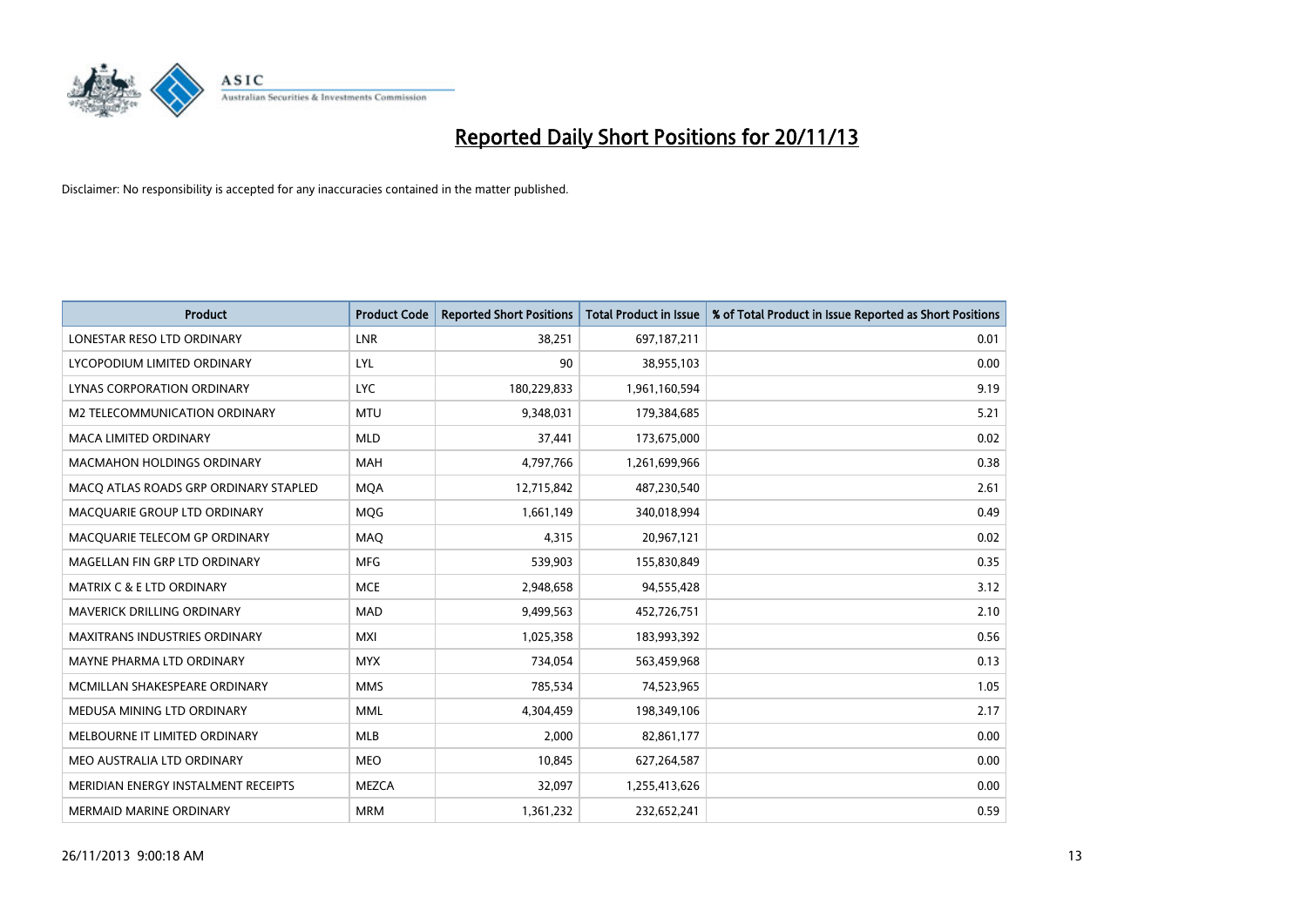

| <b>Product</b>                    | <b>Product Code</b> | <b>Reported Short Positions</b> | <b>Total Product in Issue</b> | % of Total Product in Issue Reported as Short Positions |
|-----------------------------------|---------------------|---------------------------------|-------------------------------|---------------------------------------------------------|
| MESOBLAST LIMITED ORDINARY        | <b>MSB</b>          | 15,988,873                      | 317,350,901                   | 5.04                                                    |
| METALS X LIMITED ORDINARY         | <b>MLX</b>          | 46,230                          | 1,653,036,110                 | 0.00                                                    |
| METCASH LIMITED ORDINARY          | <b>MTS</b>          | 91,432,895                      | 880,704,786                   | 10.38                                                   |
| METMINCO LIMITED ORDINARY         | <b>MNC</b>          | 1,333,969                       | 1,749,543,023                 | 0.08                                                    |
| MICLYN EXP OFFSHR ORDINARY        | <b>MIO</b>          | 80,856                          | 281,754,775                   | 0.03                                                    |
| MIGHTY RIVER POWER ORDINARY       | <b>MYT</b>          | 1,950,939                       | 1,400,000,094                 | 0.14                                                    |
| MILTON CORPORATION ORDINARY       | <b>MLT</b>          | 46,655                          | 627,357,755                   | 0.01                                                    |
| MINCOR RESOURCES NL ORDINARY      | <b>MCR</b>          | 2,353,889                       | 188,208,274                   | 1.25                                                    |
| MINERAL DEPOSITS ORDINARY         | <b>MDL</b>          | 2,076,603                       | 83,538,786                    | 2.49                                                    |
| MINERAL RESOURCES, ORDINARY       | <b>MIN</b>          | 3,008,127                       | 186,112,198                   | 1.62                                                    |
| MINT WIRELESS ORDINARY            | <b>MNW</b>          | 487,746                         | 403,872,395                   | 0.12                                                    |
| MIRABELA NICKEL LTD ORDINARY      | <b>MBN</b>          | 23,362,786                      | 876,801,147                   | 2.66                                                    |
| MIRVAC GROUP STAPLED SECURITIES   | <b>MGR</b>          | 2,762,687                       | 3,664,938,678                 | 0.08                                                    |
| MOBILE EMBRACE LTD ORDINARY       | <b>MBE</b>          | 4,500                           | 320,277,790                   | 0.00                                                    |
| MOLOPO ENERGY LTD ORDINARY        | <b>MPO</b>          | 89,945                          | 246,724,091                   | 0.04                                                    |
| MONADELPHOUS GROUP ORDINARY       | <b>MND</b>          | 12,485,464                      | 92,308,047                    | 13.53                                                   |
| MORTGAGE CHOICE LTD ORDINARY      | MOC                 | 136,975                         | 123,780,387                   | 0.11                                                    |
| <b>MOUNT GIBSON IRON ORDINARY</b> | <b>MGX</b>          | 7,176,564                       | 1,090,584,232                 | 0.66                                                    |
| MULTIPLEX SITES SITES             | <b>MXUPA</b>        | 1,329                           | 4,500,000                     | 0.03                                                    |
| MURCHISON METALS LTD ORDINARY     | <b>MMX</b>          | 216,291                         | 450,497,346                   | 0.05                                                    |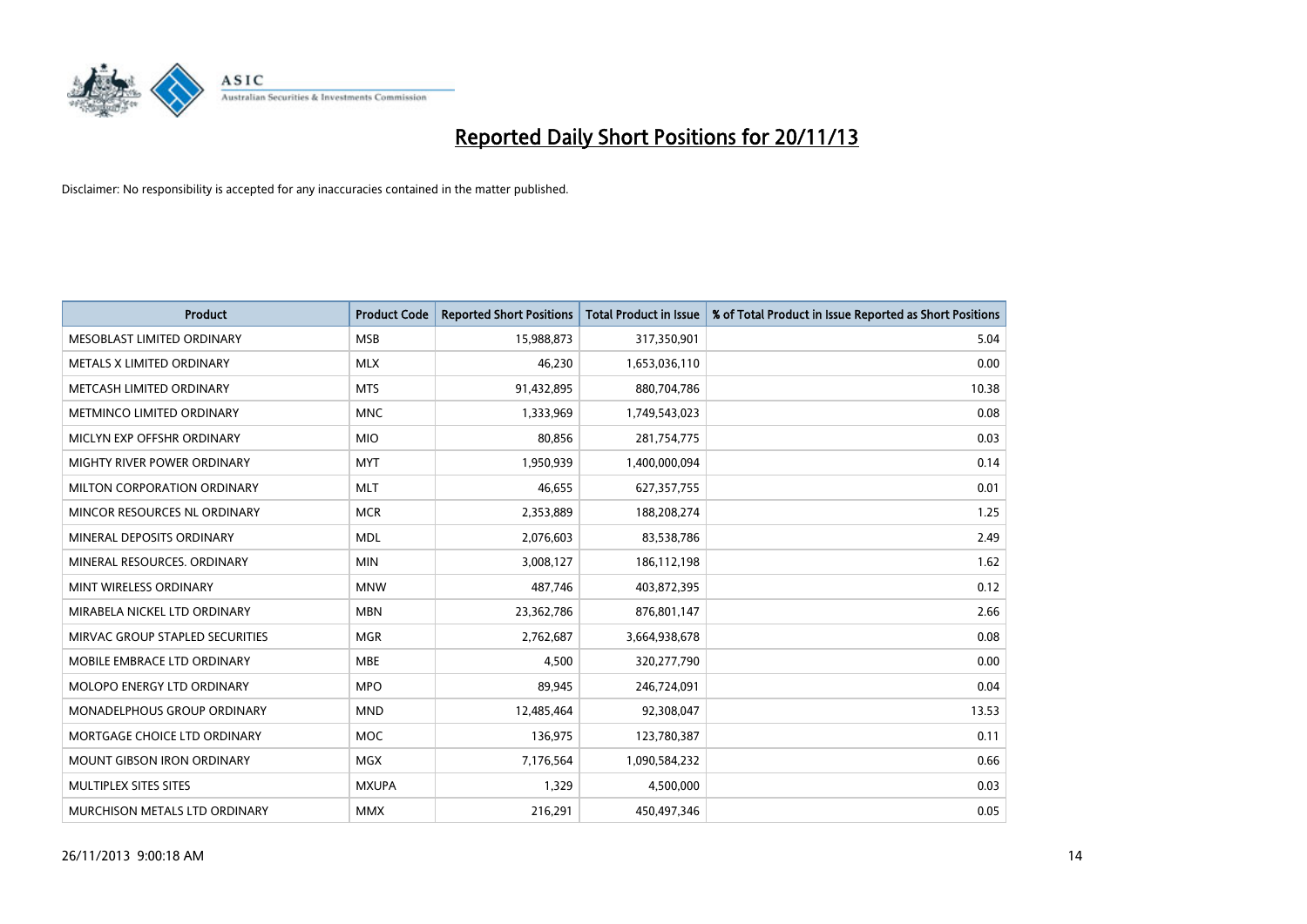

| <b>Product</b>                  | <b>Product Code</b> | <b>Reported Short Positions</b> | <b>Total Product in Issue</b> | % of Total Product in Issue Reported as Short Positions |
|---------------------------------|---------------------|---------------------------------|-------------------------------|---------------------------------------------------------|
| MYER HOLDINGS LTD ORDINARY      | <b>MYR</b>          | 72,368,162                      | 585,684,551                   | 12.36                                                   |
| <b>MYSTATE LIMITED ORDINARY</b> | <b>MYS</b>          | 3,234                           | 87,177,445                    | 0.00                                                    |
| NANOSONICS LIMITED ORDINARY     | <b>NAN</b>          | 71,191                          | 262,822,463                   | 0.03                                                    |
| NATIONAL AUST. BANK ORDINARY    | <b>NAB</b>          | 7,684,569                       | 2,349,453,562                 | 0.33                                                    |
| NAVITAS LIMITED ORDINARY        | <b>NVT</b>          | 3,946,682                       | 375,416,910                   | 1.05                                                    |
| NEON ENERGY LIMITED ORDINARY    | <b>NEN</b>          | 2,470,979                       | 553,037,848                   | 0.45                                                    |
| NEUREN PHARMACEUT. ORDINARY     | <b>NEU</b>          | 54,164                          | 1,472,620,056                 | 0.00                                                    |
| NEW HOPE CORPORATION ORDINARY   | <b>NHC</b>          | 747,508                         | 830,715,225                   | 0.09                                                    |
| NEW STANDARD ENERGY ORDINARY    | <b>NSE</b>          | 322,032                         | 305,331,847                   | 0.11                                                    |
| NEWCREST MINING ORDINARY        | <b>NCM</b>          | 7,728,203                       | 766,510,971                   | 1.01                                                    |
| NEWS CORP A NON-VOTING CDI      | <b>NWSLV</b>        | 2,148,723                       | 4,200,421                     | 51.15                                                   |
| NEWS CORP B VOTING CDI          | <b>NWS</b>          | 2,326,847                       | 23,771,818                    | 9.79                                                    |
| NEWSAT LIMITED ORDINARY         | <b>NWT</b>          | 47,639                          | 591,460,931                   | 0.01                                                    |
| NEXTDC LIMITED ORDINARY         | <b>NXT</b>          | 7,741,349                       | 192,904,486                   | 4.01                                                    |
| NEXUS ENERGY LIMITED ORDINARY   | <b>NXS</b>          | 1,359,361                       | 1,330,219,459                 | 0.10                                                    |
| NIB HOLDINGS LIMITED ORDINARY   | <b>NHF</b>          | 3,660,251                       | 439,004,182                   | 0.83                                                    |
| NIDO PETROLEUM ORDINARY         | <b>NDO</b>          | 596,747                         | 2,046,650,968                 | 0.03                                                    |
| NOBLE MINERAL RES ORDINARY      | <b>NMG</b>          | 2,365,726                       | 666,397,952                   | 0.36                                                    |
| NORTHERN IRON LTD ORDINARY      | <b>NFE</b>          | 922,658                         | 484,405,314                   | 0.19                                                    |
| NORTHERN STAR ORDINARY          | <b>NST</b>          | 2,880,098                       | 424,279,762                   | 0.68                                                    |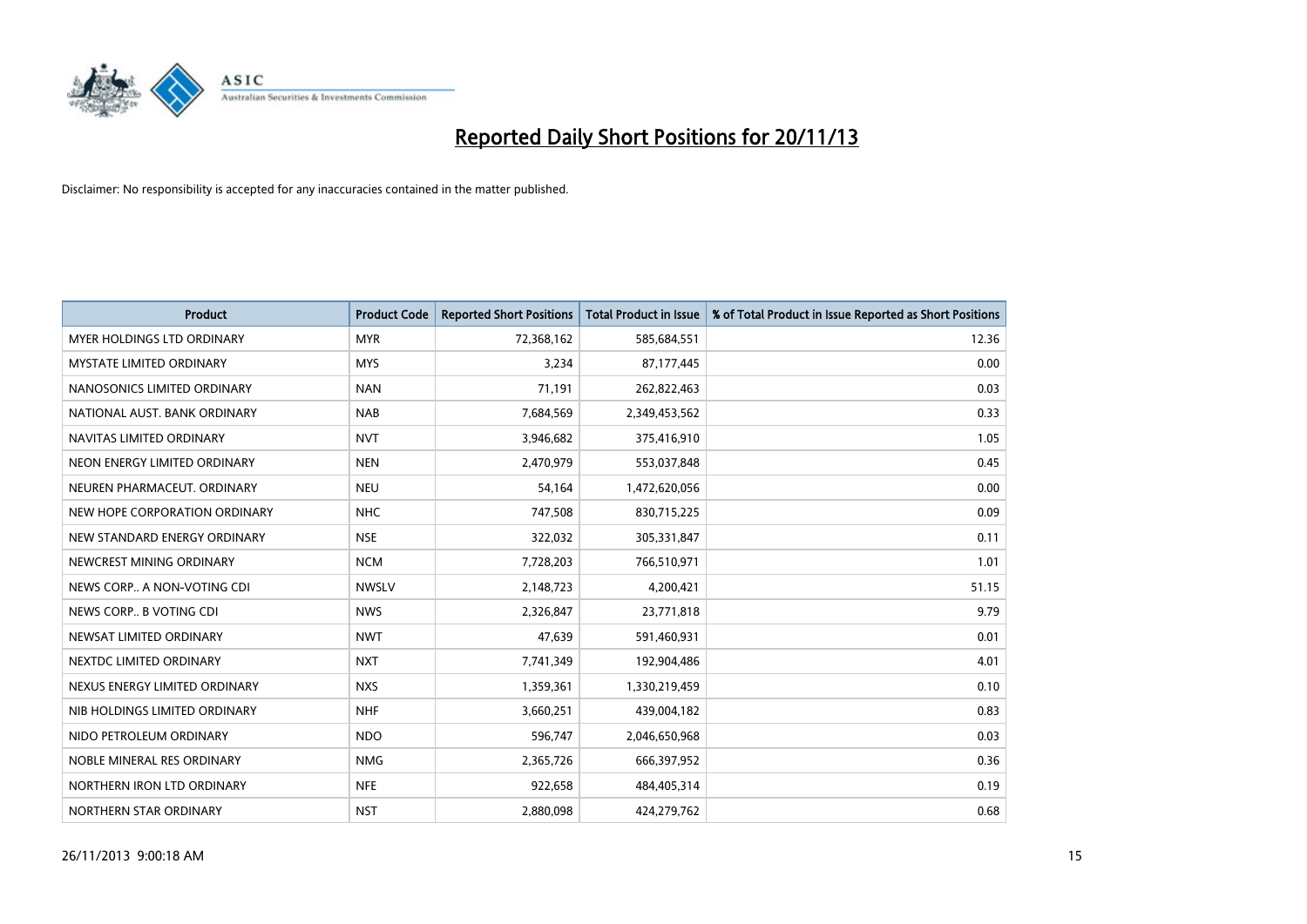

| <b>Product</b>                        | <b>Product Code</b> | <b>Reported Short Positions</b> | <b>Total Product in Issue</b> | % of Total Product in Issue Reported as Short Positions |
|---------------------------------------|---------------------|---------------------------------|-------------------------------|---------------------------------------------------------|
| NRW HOLDINGS LIMITED ORDINARY         | <b>NWH</b>          | 15,225,053                      | 278,888,011                   | 5.46                                                    |
| NUCOAL RESOURCES LTD ORDINARY         | <b>NCR</b>          | 90,001                          | 768,612,354                   | 0.01                                                    |
| NUFARM LIMITED ORDINARY               | <b>NUF</b>          | 14,563,777                      | 263,643,448                   | 5.52                                                    |
| OAKTON LIMITED ORDINARY               | <b>OKN</b>          | 27,695                          | 89,968,985                    | 0.03                                                    |
| OCEANAGOLD CORP. CHESS DEPOSITARY INT | <b>OGC</b>          | 1,140,722                       | 293,587,920                   | 0.39                                                    |
| OIL SEARCH LTD ORDINARY               | OSH                 | 5,974,499                       | 1,343,361,150                 | 0.44                                                    |
| OM HOLDINGS LIMITED ORDINARY          | OMH                 | 2,611,595                       | 733,423,337                   | 0.36                                                    |
| ORICA LIMITED ORDINARY                | ORI                 | 8,465,175                       | 368,203,632                   | 2.30                                                    |
| ORIGIN ENERGY ORDINARY                | <b>ORG</b>          | 7,353,557                       | 1,101,226,425                 | 0.67                                                    |
| OROCOBRE LIMITED ORDINARY             | ORE                 | 1,434,322                       | 117,745,140                   | 1.22                                                    |
| OROTONGROUP LIMITED ORDINARY          | ORL                 | 457,647                         | 40,880,902                    | 1.12                                                    |
| OZ MINERALS ORDINARY                  | <b>OZL</b>          | 13,895,522                      | 303,470,022                   | 4.58                                                    |
| OZFOREX GROUP LTD ORDINARY            | <b>OFX</b>          | 77,087                          | 240,000,000                   | 0.03                                                    |
| <b>PACIFIC BRANDS ORDINARY</b>        | <b>PBG</b>          | 7,513,578                       | 912,915,695                   | 0.82                                                    |
| PALADIN ENERGY LTD ORDINARY           | <b>PDN</b>          | 91,982,537                      | 963,332,074                   | 9.55                                                    |
| PANAUST LIMITED ORDINARY              | <b>PNA</b>          | 2,941,790                       | 619,765,589                   | 0.47                                                    |
| PANCONTINENTAL OIL ORDINARY           | <b>PCL</b>          | 315,200                         | 1,150,994,096                 | 0.03                                                    |
| PANORAMIC RESOURCES ORDINARY          | PAN                 | 1,622,300                       | 295,085,132                   | 0.55                                                    |
| PANTERRA GOLD LTD ORDINARY            | PGI                 | $\mathbf{1}$                    | 761,580,455                   | 0.00                                                    |
| PAPERLINX LIMITED ORDINARY            | <b>PPX</b>          | 48,101                          | 609,280,761                   | 0.01                                                    |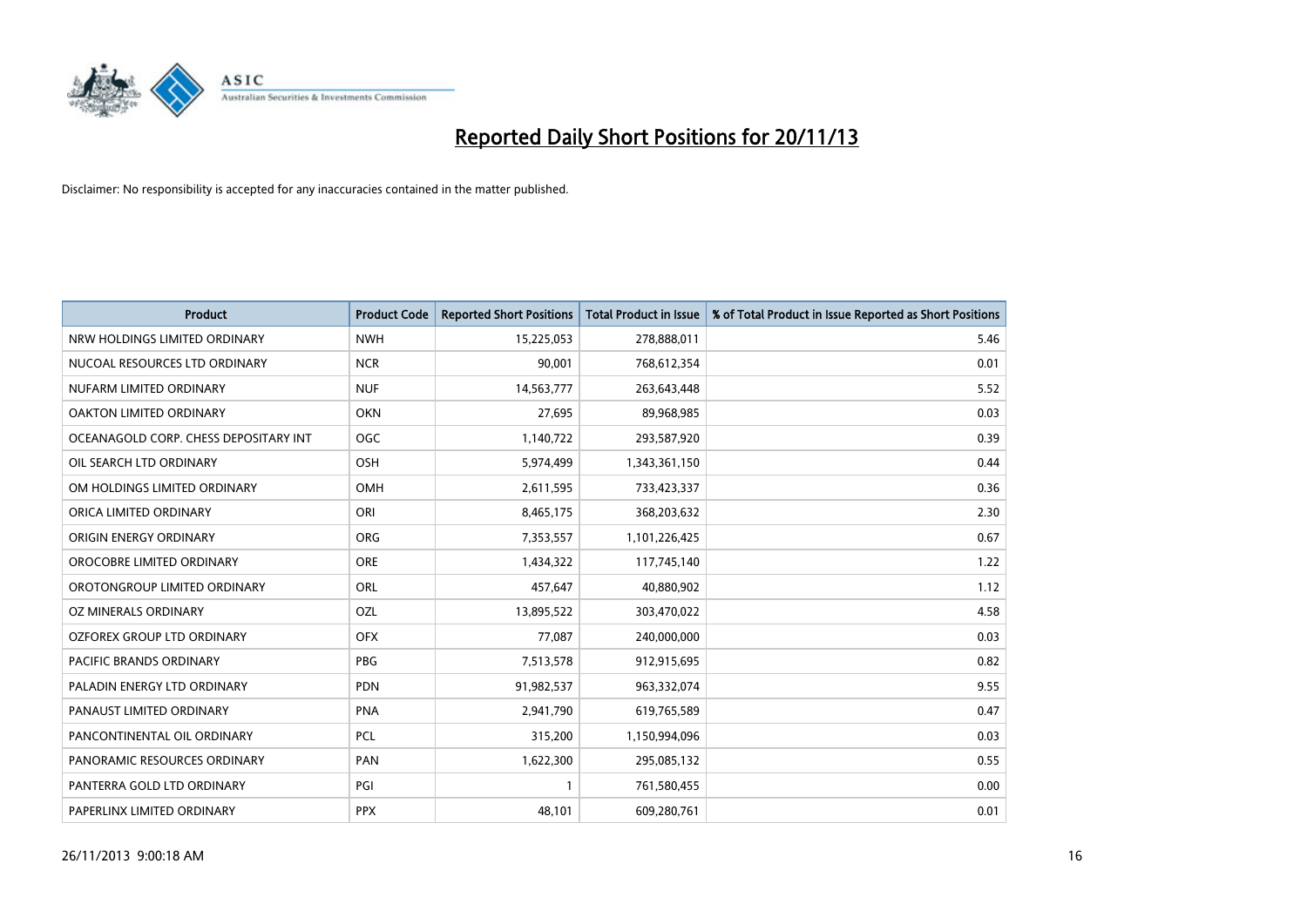

| <b>Product</b>                 | <b>Product Code</b> | <b>Reported Short Positions</b> | <b>Total Product in Issue</b> | % of Total Product in Issue Reported as Short Positions |
|--------------------------------|---------------------|---------------------------------|-------------------------------|---------------------------------------------------------|
| PAPILLON RES LTD ORDINARY      | PIR                 | 6,771,814                       | 338,844,210                   | 2.00                                                    |
| PATTIES FOODS LTD ORDINARY     | <b>PFL</b>          | 22,980                          | 139,144,338                   | 0.02                                                    |
| PEET LIMITED ORDINARY          | <b>PPC</b>          | 397,777                         | 433,389,348                   | 0.09                                                    |
| PENINSULA ENERGY LTD ORDINARY  | <b>PEN</b>          | 1                               | 3,041,270,895                 | 0.00                                                    |
| PERILYA LIMITED ORDINARY       | PEM                 | 1,528                           | 769,316,426                   | 0.00                                                    |
| PERPETUAL LIMITED ORDINARY     | PPT                 | 2,446,570                       | 42,002,824                    | 5.82                                                    |
| PERSEUS MINING LTD ORDINARY    | <b>PRU</b>          | 10,388,467                      | 457,962,088                   | 2.27                                                    |
| PHARMAXIS LTD ORDINARY         | <b>PXS</b>          | 2,802,552                       | 309,017,869                   | 0.91                                                    |
| PLATINUM ASSET ORDINARY        | <b>PTM</b>          | 1,694,214                       | 578,655,695                   | 0.29                                                    |
| PLATINUM AUSTRALIA ORDINARY    | PLA                 | 836,127                         | 504,968,043                   | 0.17                                                    |
| PMI GOLD CORP CDI 1:1          | <b>PVM</b>          | 247,817                         | 161,862,160                   | 0.15                                                    |
| PMP LIMITED ORDINARY           | <b>PMP</b>          | 1,720,014                       | 323,781,124                   | 0.53                                                    |
| PRANA BIOTECHNOLOGY ORDINARY   | <b>PBT</b>          | 388,569                         | 416,026,146                   | 0.09                                                    |
| PREMIER INVESTMENTS ORDINARY   | <b>PMV</b>          | 1,082,579                       | 155,314,874                   | 0.70                                                    |
| PRIMA BIOMED LTD ORDINARY      | <b>PRR</b>          | 44,428                          | 1,228,709,341                 | 0.00                                                    |
| PRIMARY HEALTH CARE ORDINARY   | <b>PRY</b>          | 18,905,352                      | 504,956,647                   | 3.74                                                    |
| PRIME MEDIA GRP LTD ORDINARY   | <b>PRT</b>          | 1,322,781                       | 366,330,303                   | 0.36                                                    |
| PROGRAMMED ORDINARY            | <b>PRG</b>          | 195,417                         | 118,229,190                   | 0.17                                                    |
| <b>QANTAS AIRWAYS ORDINARY</b> | QAN                 | 33,828,126                      | 2,196,330,250                 | 1.54                                                    |
| OBE INSURANCE GROUP ORDINARY   | <b>QBE</b>          | 16,207,777                      | 1,226,855,950                 | 1.32                                                    |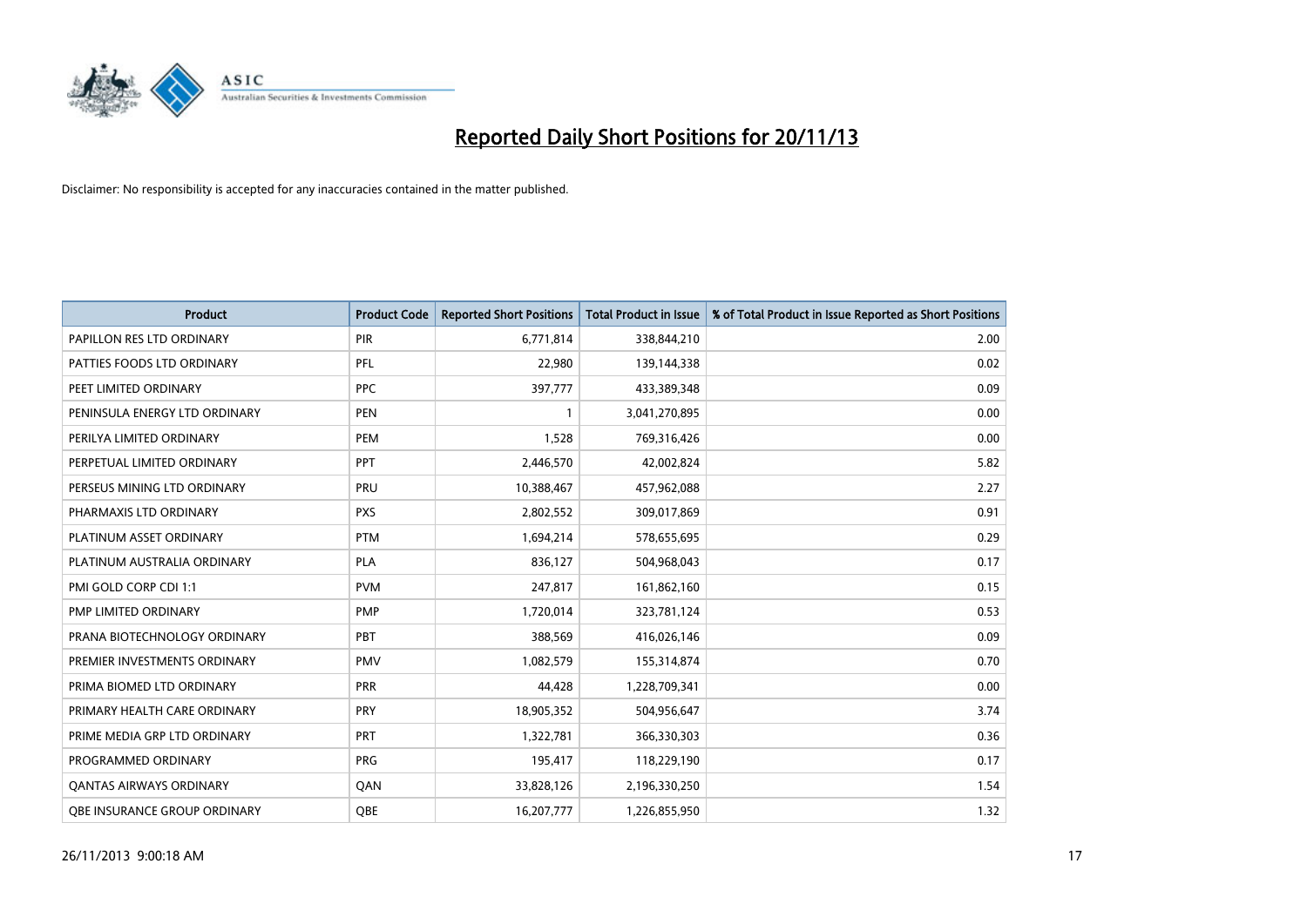

| <b>Product</b>                      | <b>Product Code</b> | <b>Reported Short Positions</b> | <b>Total Product in Issue</b> | % of Total Product in Issue Reported as Short Positions |
|-------------------------------------|---------------------|---------------------------------|-------------------------------|---------------------------------------------------------|
| ORXPHARMA LTD ORDINARY              | <b>QRX</b>          | 66,492                          | 157,285,606                   | 0.04                                                    |
| <b>QUBE HOLDINGS LTD ORDINARY</b>   | QUB                 | 11,414,272                      | 931,433,499                   | 1.23                                                    |
| RAMELIUS RESOURCES ORDINARY         | <b>RMS</b>          | 169,047                         | 364,440,380                   | 0.05                                                    |
| RAMSAY HEALTH CARE ORDINARY         | <b>RHC</b>          | 2,235,711                       | 202,081,252                   | 1.11                                                    |
| <b>RCR TOMLINSON ORDINARY</b>       | <b>RCR</b>          | 1,494,809                       | 136,696,590                   | 1.09                                                    |
| <b>REA GROUP ORDINARY</b>           | <b>REA</b>          | 855,208                         | 131,714,699                   | 0.65                                                    |
| RECKON LIMITED ORDINARY             | <b>RKN</b>          | 99,764                          | 126,913,066                   | 0.08                                                    |
| RED 5 LIMITED ORDINARY              | <b>RED</b>          | 170,219                         | 759,451,008                   | 0.02                                                    |
| <b>RED FORK ENERGY ORDINARY</b>     | <b>RFE</b>          | 3,745,176                       | 499,551,719                   | 0.75                                                    |
| REDBANK ENERGY LTD ORDINARY         | AEJ                 | 13                              | 786,287                       | 0.00                                                    |
| REECE AUSTRALIA LTD. ORDINARY       | <b>REH</b>          | 436                             | 99,600,000                    | 0.00                                                    |
| REED RESOURCES LTD ORDINARY         | <b>RDR</b>          | 50,000                          | 523,453,895                   | 0.01                                                    |
| REGIS RESOURCES ORDINARY            | <b>RRL</b>          | 8,040,430                       | 479,664,098                   | 1.68                                                    |
| RESMED INC CDI 10:1                 | <b>RMD</b>          | 12,895,803                      | 1,420,542,770                 | 0.91                                                    |
| <b>RESOLUTE MINING ORDINARY</b>     | <b>RSG</b>          | 9,814,801                       | 640,994,224                   | 1.53                                                    |
| RESOURCE EQUIP LTD ORDINARY         | <b>RQL</b>          | 5,000                           | 249,065,471                   | 0.00                                                    |
| <b>RESOURCE GENERATION ORDINARY</b> | <b>RES</b>          | 224,300                         | 569,396,004                   | 0.04                                                    |
| <b>RETAIL FOOD GROUP ORDINARY</b>   | <b>RFG</b>          | 2,933,050                       | 142,706,772                   | 2.06                                                    |
| REX MINERALS LIMITED ORDINARY       | <b>RXM</b>          | 2,419,023                       | 188,907,284                   | 1.28                                                    |
| <b>RHG LIMITED ORDINARY</b>         | <b>RHG</b>          | 1,085                           | 308,483,177                   | 0.00                                                    |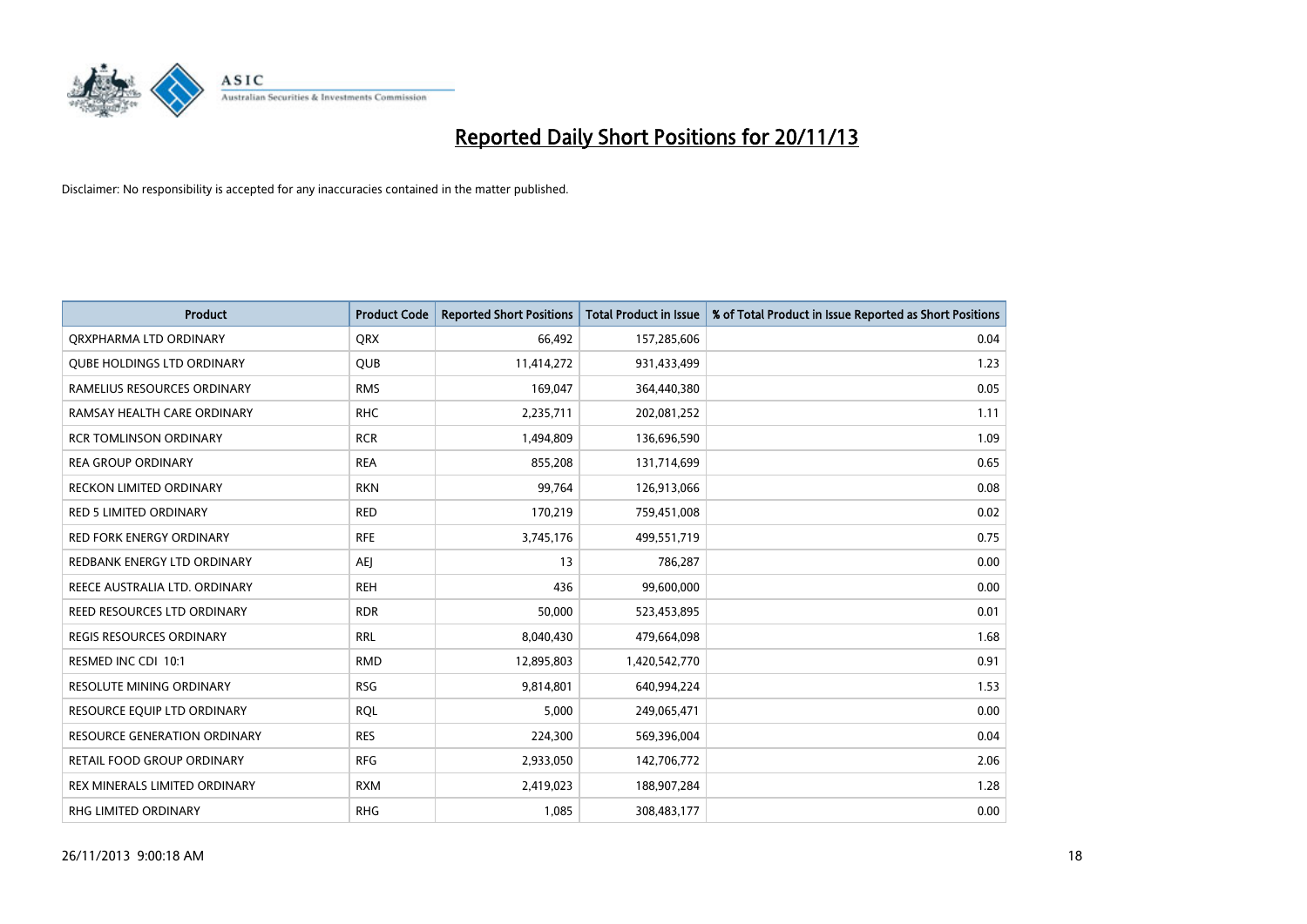

| <b>Product</b>                               | <b>Product Code</b> | <b>Reported Short Positions</b> | <b>Total Product in Issue</b> | % of Total Product in Issue Reported as Short Positions |
|----------------------------------------------|---------------------|---------------------------------|-------------------------------|---------------------------------------------------------|
| <b>RIALTO ENERGY ORDINARY</b>                | <b>RIA</b>          | 41                              | 1,155,765,100                 | 0.00                                                    |
| <b>RIDLEY CORPORATION ORDINARY</b>           | <b>RIC</b>          | 134,709                         | 307,817,071                   | 0.04                                                    |
| RIO TINTO LIMITED ORDINARY                   | <b>RIO</b>          | 4,968,764                       | 435,758,720                   | 1.14                                                    |
| ROBUST RESOURCES ORDINARY                    | <b>ROL</b>          | 4,000                           | 102,830,646                   | 0.00                                                    |
| ROC OIL COMPANY ORDINARY                     | <b>ROC</b>          | 1,227,826                       | 683,235,552                   | 0.18                                                    |
| ROYAL WOLF HOLDINGS ORDINARY                 | <b>RWH</b>          | 189,393                         | 100,387,052                   | 0.19                                                    |
| RURALCO HOLDINGS ORDINARY                    | <b>RHL</b>          | 1,456                           | 55,019,284                    | 0.00                                                    |
| SAI GLOBAL LIMITED ORDINARY                  | SAI                 | 6,739,530                       | 210,730,820                   | 3.20                                                    |
| SALMAT LIMITED ORDINARY                      | <b>SLM</b>          | 998                             | 159,812,799                   | 0.00                                                    |
| SAMSON OIL & GAS LTD ORDINARY                | SSN                 | 1,762,000                       | 2,547,627,193                 | 0.07                                                    |
| SANDFIRE RESOURCES ORDINARY                  | <b>SFR</b>          | 1,310,405                       | 155,640,968                   | 0.84                                                    |
| <b>SANTOS LTD ORDINARY</b>                   | <b>STO</b>          | 5,615,126                       | 970,207,944                   | 0.58                                                    |
| SARACEN MINERAL ORDINARY                     | SAR                 | 3,295,962                       | 595,263,186                   | 0.55                                                    |
| <b>SCA PROPERTY GROUP STAPLED SECURITIES</b> | SCP                 | 36,025,927                      | 642,417,140                   | 5.61                                                    |
| SEDGMAN LIMITED ORDINARY                     | <b>SDM</b>          | 387,796                         | 223,224,636                   | 0.17                                                    |
| SEEK LIMITED ORDINARY                        | <b>SEK</b>          | 13,276,290                      | 339,132,780                   | 3.91                                                    |
| SELECT HARVESTS ORDINARY                     | SHV                 | 33,025                          | 57,815,720                    | 0.06                                                    |
| SENEX ENERGY LIMITED ORDINARY                | <b>SXY</b>          | 4,806,129                       | 1,144,008,917                 | 0.42                                                    |
| SERVICE STREAM ORDINARY                      | <b>SSM</b>          | 100                             | 283,418,867                   | 0.00                                                    |
| SEVEN GROUP HOLDINGS ORDINARY                | <b>SVW</b>          | 4,635,904                       | 308,160,281                   | 1.50                                                    |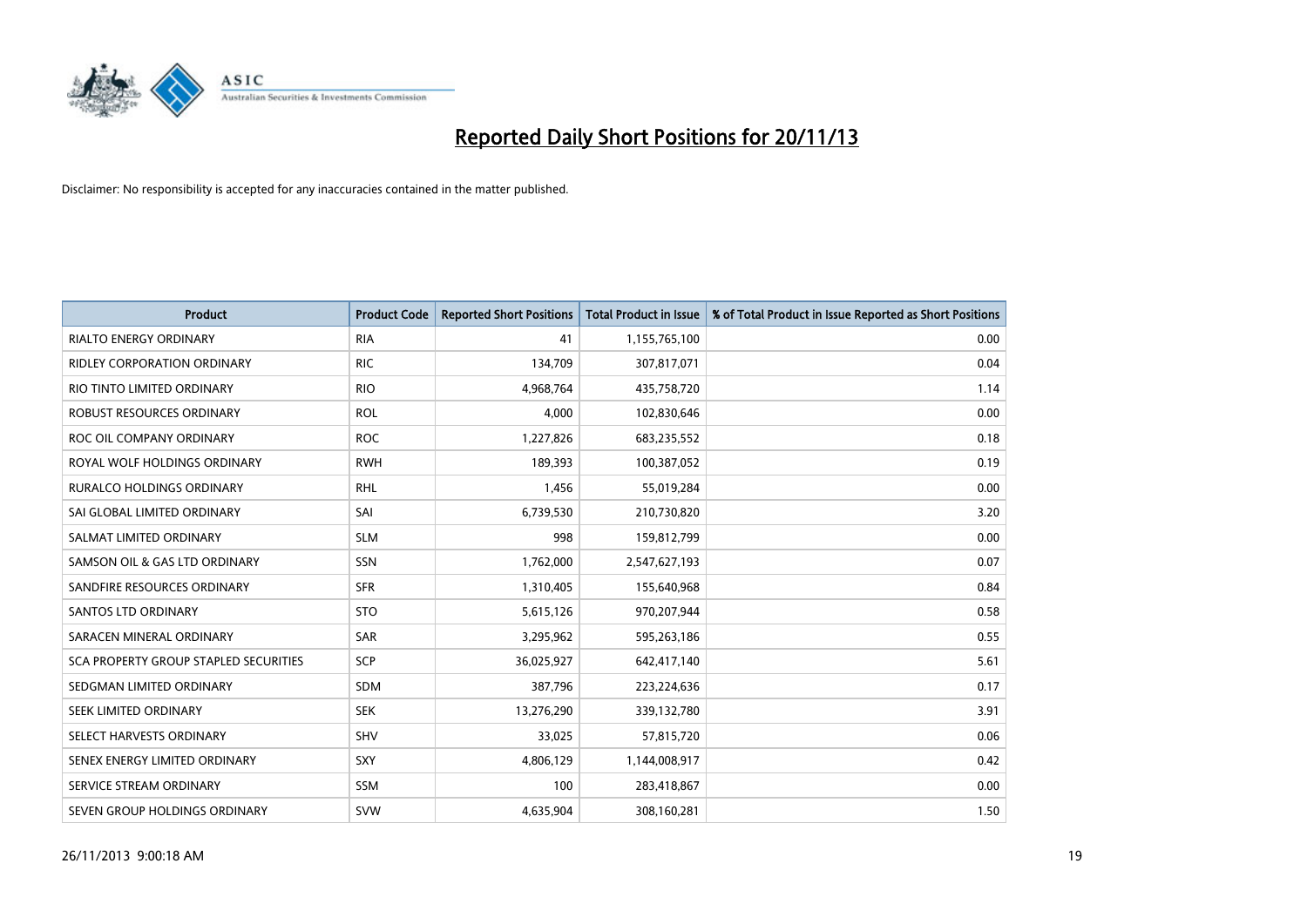

| <b>Product</b>                           | <b>Product Code</b> | <b>Reported Short Positions</b> | <b>Total Product in Issue</b> | % of Total Product in Issue Reported as Short Positions |
|------------------------------------------|---------------------|---------------------------------|-------------------------------|---------------------------------------------------------|
| SEVEN WEST MEDIA LTD ORDINARY            | <b>SWM</b>          | 6,911,229                       | 999,160,872                   | 0.69                                                    |
| SIGMA PHARMACEUTICAL ORDINARY            | <b>SIP</b>          | 2,794,042                       | 1,125,275,419                 | 0.25                                                    |
| SILEX SYSTEMS ORDINARY                   | <b>SLX</b>          | 2,604,402                       | 170,252,909                   | 1.53                                                    |
| SILVER CHEF LIMITED ORDINARY             | SIV                 | 996                             | 29,333,629                    | 0.00                                                    |
| SILVER LAKE RESOURCE ORDINARY            | <b>SLR</b>          | 19,591,659                      | 437,594,758                   | 4.48                                                    |
| SIMS METAL MGMT LTD ORDINARY             | SGM                 | 12,701,513                      | 204, 345, 727                 | 6.22                                                    |
| SINGAPORE TELECOMM. CHESS DEPOSITARY INT | <b>SGT</b>          | 1,024,990                       | 155,334,918                   | 0.66                                                    |
| SIRIUS RESOURCES NL ORDINARY             | <b>SIR</b>          | 6,848,831                       | 261,930,167                   | 2.61                                                    |
| SIRTEX MEDICAL ORDINARY                  | <b>SRX</b>          | 472,938                         | 56,108,439                    | 0.84                                                    |
| SKILLED GROUP LTD ORDINARY               | <b>SKE</b>          | 5,555,986                       | 233,871,364                   | 2.38                                                    |
| SKY NETWORK ORDINARY                     | <b>SKT</b>          | 130,693                         | 389,139,785                   | 0.03                                                    |
| SKYCITY ENT GRP LTD ORDINARY             | <b>SKC</b>          | 1,188,029                       | 580,016,676                   | 0.20                                                    |
| <b>SLATER &amp; GORDON ORDINARY</b>      | SGH                 | 23,943                          | 202,186,821                   | 0.01                                                    |
| SMS MANAGEMENT, ORDINARY                 | <b>SMX</b>          | 3,639,126                       | 70,099,763                    | 5.19                                                    |
| SONIC HEALTHCARE ORDINARY                | <b>SHL</b>          | 4,775,606                       | 400,511,056                   | 1.19                                                    |
| SOUL PATTINSON (W.H) ORDINARY            | SOL                 | 93,252                          | 239,395,320                   | 0.04                                                    |
| SOUTH BOULDER MINES ORDINARY             | <b>STB</b>          | $\mathbf{1}$                    | 127,952,826                   | 0.00                                                    |
| SP AUSNET STAPLED SECURITIES             | <b>SPN</b>          | 38,732,463                      | 3,376,325,523                 | 1.15                                                    |
| SPARK INFRASTRUCTURE STAPLED NOTE & UNIT | SKI                 | 48,209,194                      | 1,326,734,264                 | 3.63                                                    |
| SPDR 200 FUND ETF UNITS                  | <b>STW</b>          | 101,997                         | 43,778,688                    | 0.23                                                    |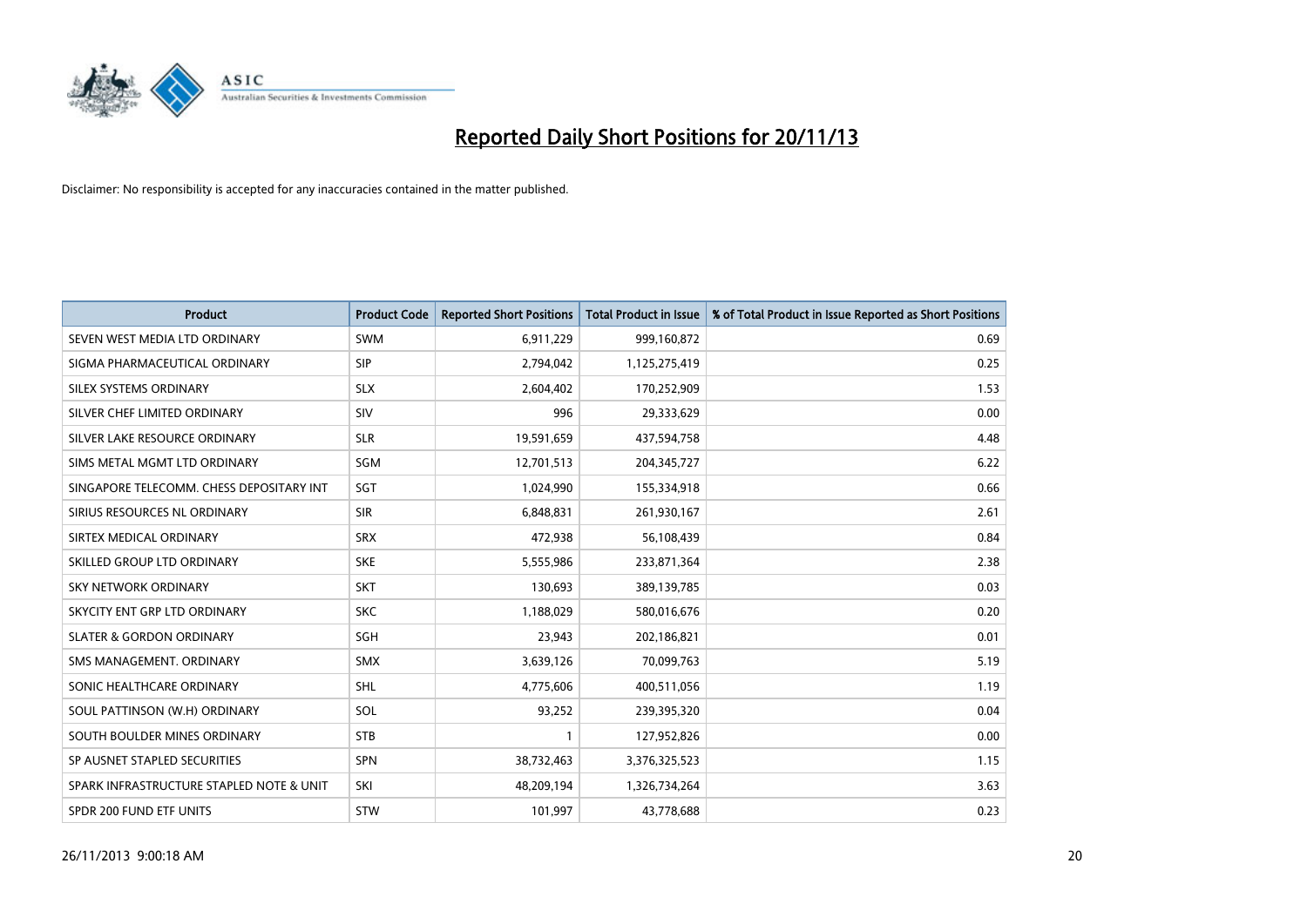

| <b>Product</b>                   | <b>Product Code</b> | <b>Reported Short Positions</b> | <b>Total Product in Issue</b> | % of Total Product in Issue Reported as Short Positions |
|----------------------------------|---------------------|---------------------------------|-------------------------------|---------------------------------------------------------|
| SPDR 200 RESOURCES ETF UNITS     | <b>OZR</b>          | 66,188                          | 1,501,132                     | 4.41                                                    |
| SPDR SMALL ORDS ETF UNITS        | SSO                 | 199,018                         | 800,855                       | 24.85                                                   |
| SPECIALTY FASHION ORDINARY       | <b>SFH</b>          | 50,869                          | 192,236,121                   | 0.03                                                    |
| ST BARBARA LIMITED ORDINARY      | <b>SBM</b>          | 13,469,031                      | 488,074,077                   | 2.76                                                    |
| STARPHARMA HOLDINGS ORDINARY     | SPL                 | 14,673,005                      | 284,164,948                   | 5.16                                                    |
| STEADFAST GROUP LTD ORDINARY     | <b>SDF</b>          | 274,322                         | 500,873,408                   | 0.05                                                    |
| STHN CROSS MEDIA ORDINARY        | SXL                 | 9,097,404                       | 705,099,800                   | 1.29                                                    |
| STOCKLAND UNITS/ORD STAPLED      | SGP                 | 15,081,999                      | 2,305,750,747                 | 0.65                                                    |
| STRAITS RES LTD. ORDINARY        | SRQ                 | 31,522                          | 1,164,150,159                 | 0.00                                                    |
| STRIKE ENERGY LTD ORDINARY       | <b>STX</b>          | 5,000                           | 706,519,664                   | 0.00                                                    |
| STW COMMUNICATIONS ORDINARY      | SGN                 | 1,013,760                       | 403,828,512                   | 0.25                                                    |
| SUNCORP GROUP LTD ORDINARY       | <b>SUN</b>          | 3,962,799                       | 1,286,600,980                 | 0.31                                                    |
| SUNDANCE ENERGY ORDINARY         | <b>SEA</b>          | 648,548                         | 462,611,982                   | 0.14                                                    |
| SUNDANCE RESOURCES ORDINARY      | <b>SDL</b>          | 70,054,039                      | 3,073,110,985                 | 2.28                                                    |
| SUNLAND GROUP LTD ORDINARY       | <b>SDG</b>          | 87,892                          | 181,710,087                   | 0.05                                                    |
| SUPER RET REP LTD ORDINARY       | SUL                 | 1,328,842                       | 196,731,620                   | 0.68                                                    |
| SYD AIRPORT STAPLED US PROHIBIT. | <b>SYD</b>          | 22,881,795                      | 2,194,322,759                 | 1.04                                                    |
| SYRAH RESOURCES ORDINARY         | <b>SYR</b>          | 2,421,005                       | 148,410,123                   | 1.63                                                    |
| TABCORP HOLDINGS LTD ORDINARY    | <b>TAH</b>          | 21,309,101                      | 754,274,706                   | 2.83                                                    |
| TANAMI GOLD NL ORDINARY          | <b>TAM</b>          | 41                              | 587,548,523                   | 0.00                                                    |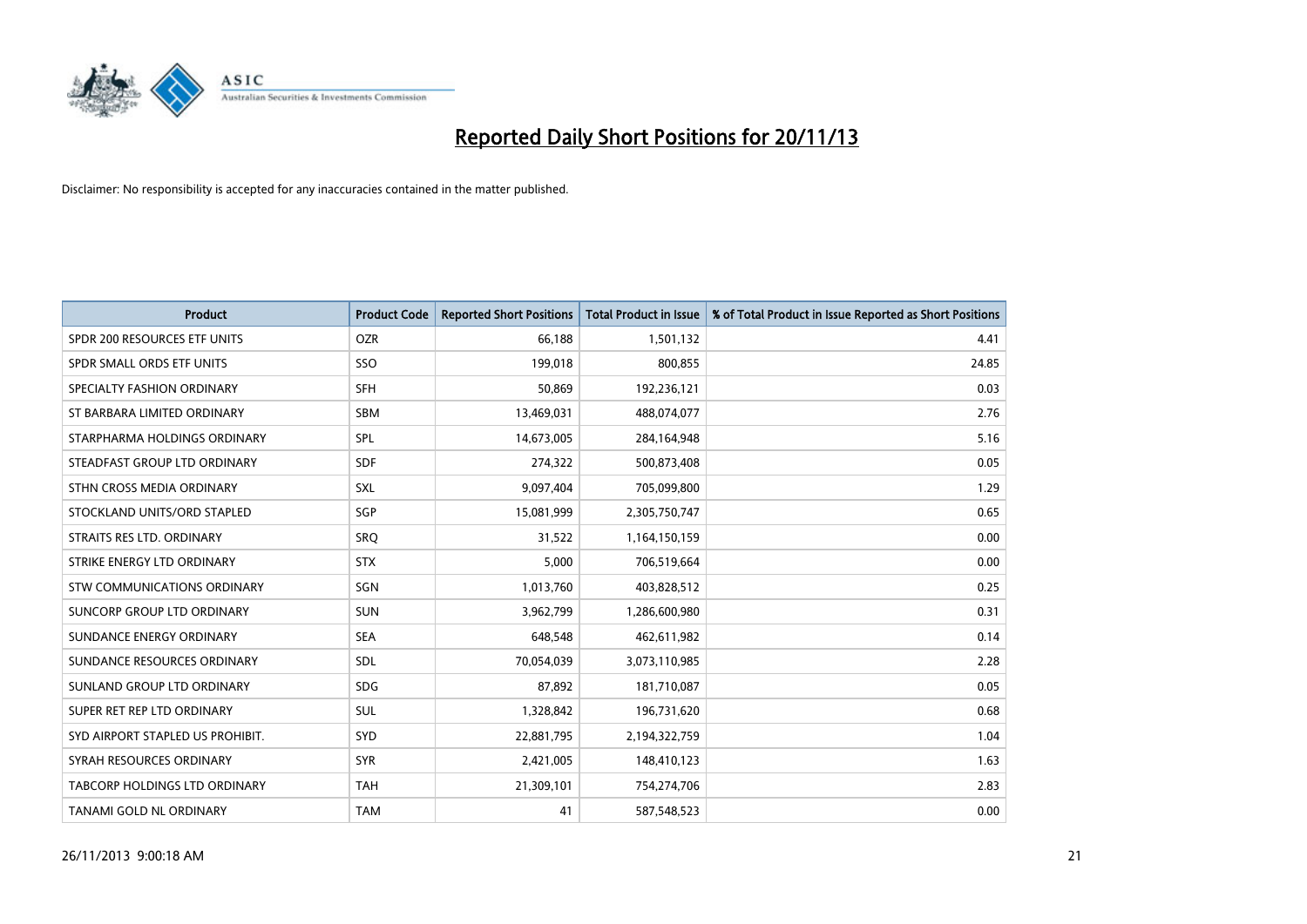

| <b>Product</b>                       | <b>Product Code</b> | <b>Reported Short Positions</b> | <b>Total Product in Issue</b> | % of Total Product in Issue Reported as Short Positions |
|--------------------------------------|---------------------|---------------------------------|-------------------------------|---------------------------------------------------------|
| TAP OIL LIMITED ORDINARY             | <b>TAP</b>          | 200,809                         | 241,608,606                   | 0.08                                                    |
| TASSAL GROUP LIMITED ORDINARY        | <b>TGR</b>          | 23,662                          | 146,507,029                   | 0.02                                                    |
| <b>TATTS GROUP LTD ORDINARY</b>      | <b>TTS</b>          | 11,780,062                      | 1,416,867,821                 | 0.83                                                    |
| TELECOM CORPORATION ORDINARY         | <b>TEL</b>          | 6,954,255                       | 1,824,093,017                 | 0.38                                                    |
| TELSTRA CORPORATION, ORDINARY        | <b>TLS</b>          | 11,845,951                      | 12,443,074,357                | 0.10                                                    |
| TEN NETWORK HOLDINGS ORDINARY        | <b>TEN</b>          | 144,678,003                     | 2,586,970,845                 | 5.59                                                    |
| TERANGA GOLD CORP CDI 1:1            | <b>TGZ</b>          | 935,566                         | 171,381,816                   | 0.55                                                    |
| TFS CORPORATION LTD ORDINARY         | <b>TFC</b>          | 99,464                          | 282,157,408                   | 0.04                                                    |
| THE REJECT SHOP ORDINARY             | <b>TRS</b>          | 2,173,137                       | 28,826,248                    | 7.54                                                    |
| THORN GROUP LIMITED ORDINARY         | <b>TGA</b>          | 28,933                          | 148,897,155                   | 0.02                                                    |
| <b>TIGER RESOURCES ORDINARY</b>      | <b>TGS</b>          | 3,357,105                       | 774,770,269                   | 0.43                                                    |
| TITAN ENERGY SERVICE ORDINARY        | <b>TTN</b>          | 20,073                          | 48,866,894                    | 0.04                                                    |
| TOLL HOLDINGS LTD ORDINARY           | <b>TOL</b>          | 26,317,574                      | 717,133,875                   | 3.67                                                    |
| TORO ENERGY LIMITED ORDINARY         | <b>TOE</b>          | 139,845                         | 1,041,936,676                 | 0.01                                                    |
| TOX FREE SOLUTIONS ORDINARY          | <b>TOX</b>          | 1,302,103                       | 133,242,359                   | 0.98                                                    |
| TPG TELECOM LIMITED ORDINARY         | <b>TPM</b>          | 2,452,720                       | 793,808,141                   | 0.31                                                    |
| <b>TRADE ME GROUP ORDINARY</b>       | <b>TME</b>          | 545,154                         | 396,261,129                   | 0.14                                                    |
| TRANSFIELD SERVICES ORDINARY         | <b>TSE</b>          | 42,847,124                      | 512,457,716                   | 8.36                                                    |
| TRANSPACIFIC INDUST, ORDINARY        | <b>TPI</b>          | 24,371,988                      | 1,578,563,490                 | 1.54                                                    |
| TRANSURBAN GROUP TRIPLE STAPLED SEC. | <b>TCL</b>          | 2,989,973                       | 1,485,500,376                 | 0.20                                                    |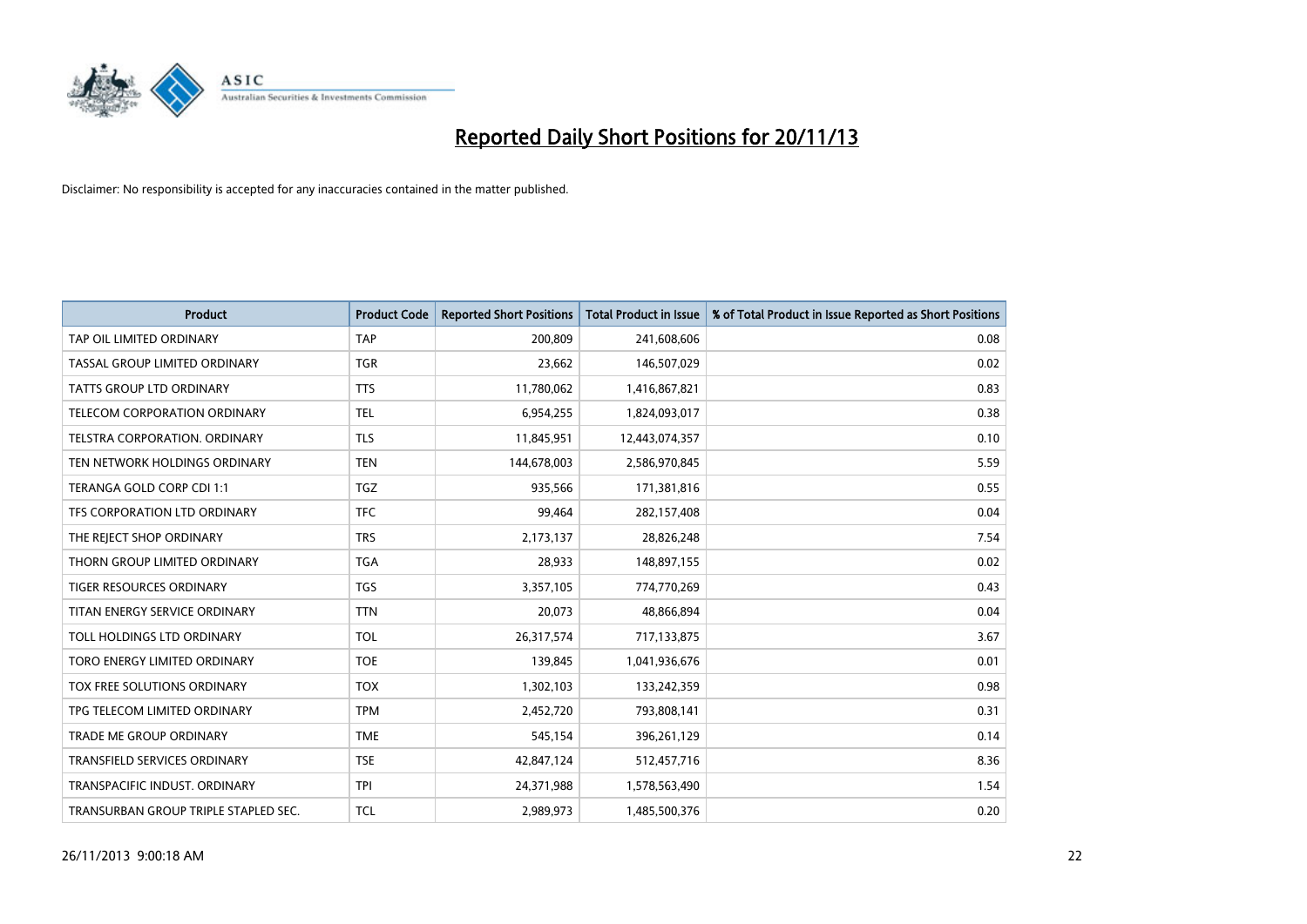

| <b>Product</b>                          | <b>Product Code</b> | <b>Reported Short Positions</b> | <b>Total Product in Issue</b> | % of Total Product in Issue Reported as Short Positions |
|-----------------------------------------|---------------------|---------------------------------|-------------------------------|---------------------------------------------------------|
| <b>TREASURY GROUP ORDINARY</b>          | <b>TRG</b>          | 25,122                          | 23,070,755                    | 0.11                                                    |
| TREASURY WINE ESTATE ORDINARY           | <b>TWE</b>          | 32,912,497                      | 647,227,144                   | 5.09                                                    |
| TROY RESOURCES LTD ORDINARY             | <b>TRY</b>          | 336,673                         | 167,730,292                   | 0.20                                                    |
| TWENTY-FIRST FOX INC A NON-VOTING CDI   | <b>FOXLV</b>        | 1,134,496                       | 14,061,315                    | 8.07                                                    |
| TWENTY-FIRST FOX INC B VOTING CDI       | <b>FOX</b>          | 428,877                         | 209,205,592                   | 0.21                                                    |
| UGL LIMITED ORDINARY                    | UGL                 | 18,036,959                      | 166,511,240                   | 10.83                                                   |
| UNILIFE CORPORATION CDI 6:1             | <b>UNS</b>          | 9,100                           | 284,039,004                   | 0.00                                                    |
| UXC LIMITED ORDINARY                    | <b>UXC</b>          | 1,010,905                       | 315,397,202                   | 0.32                                                    |
| <b>VENTURE MINERALS ORDINARY</b>        | <b>VMS</b>          | 193,000                         | 287,320,170                   | 0.07                                                    |
| <b>VILLAGE ROADSHOW LTD ORDINARY</b>    | <b>VRL</b>          | 384,638                         | 159,486,203                   | 0.24                                                    |
| VIRGIN AUS HLDG LTD ORDINARY            | <b>VAH</b>          | 130,842,377                     | 2,589,840,317                 | 5.05                                                    |
| <b>VIRTUS HEALTH LTD ORDINARY</b>       | <b>VRT</b>          | 3,429                           | 79,536,601                    | 0.00                                                    |
| VISION EYE INSTITUTE ORDINARY           | VEI                 | 235,089                         | 160,657,741                   | 0.15                                                    |
| <b>VOCUS COMMS LTD ORDINARY</b>         | VOC                 | 8,877                           | 80,630,790                    | 0.01                                                    |
| WARRNAMBOOL CHEESE ORDINARY             | <b>WCB</b>          | 39,999                          | 55,969,511                    | 0.07                                                    |
| WATPAC LIMITED ORDINARY                 | <b>WTP</b>          | 32,737                          | 184,332,526                   | 0.02                                                    |
| <b>WEBIET LIMITED ORDINARY</b>          | <b>WEB</b>          | 1,510,421                       | 79,397,959                    | 1.90                                                    |
| WESFARMERS LIMITED DEFERRED SETTLEMENT  | WESDA               | 35,967,058                      | 994,208,011                   | 3.62                                                    |
| WESFARMERS LIMITED PART PROTECT DEF SET | <b>WESDC</b>        | 49,071                          | 148,636,387                   | 0.03                                                    |
| WESTERN AREAS LTD ORDINARY              | <b>WSA</b>          | 20,681,748                      | 196,862,806                   | 10.51                                                   |